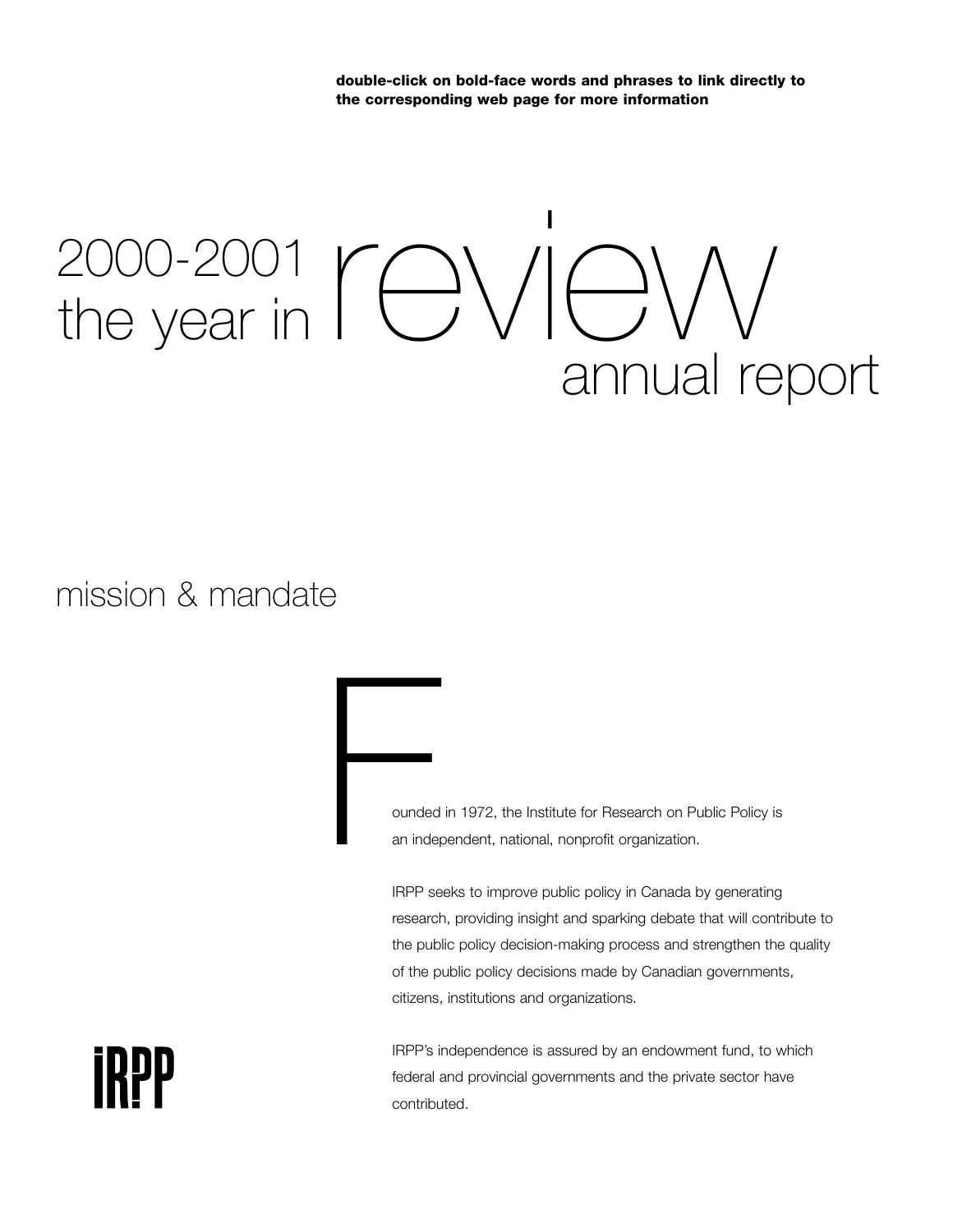report of the  $\begin{pmatrix} 1 \\ 1 \end{pmatrix}$ of the board of directors

> t is my pleasure as Acting Chair to report on the Board's activities over the last twelve months. The year 2000-2001 was an exciting, eventful and successful one for the Institute.

Although Peter White, our chairman, announced early in the year that he would step down from his position on the Board to pursue his activities in federal politics, he accepted to remain as a Director. Mr. White presided over the Board during a time of transition and strategic review, and his immeasurable contribution to IRPP's renewed dynamism and focus is deeply appreciated. On behalf of the Board and senior staff, I would like to extend to Mr. White our most sincere appreciation for his hard work and dedication to the **[Institute's](http://www.irpp.org/about/ab_miss.htm)  [mission and mandate.](http://www.irpp.org/about/ab_miss.htm)** TO<br>
C<br>
C<br>
A<br>
h<br>
a<br>
N<br>
g<br>
d<br>
a<br>
a<br>
m

> I am also pleased to report that Bob Rae, P.C., Q.C., LL.D., O.C. and member of the Board since 1998, became Chair of the Board at the annual general meeting in June. Elected eight times to federal and provincial parliaments before his 1996 retirement from politics, Bob Rae was the Premier of Ontario from 1990 to 1995 and is now a partner at Goodmans LLP, a Canadian international law firm, and an adjunct professor at the University of Toronto. The Institute will undoubtedly benefit from Mr. Rae's experience in the public and private sectors as well as in academe.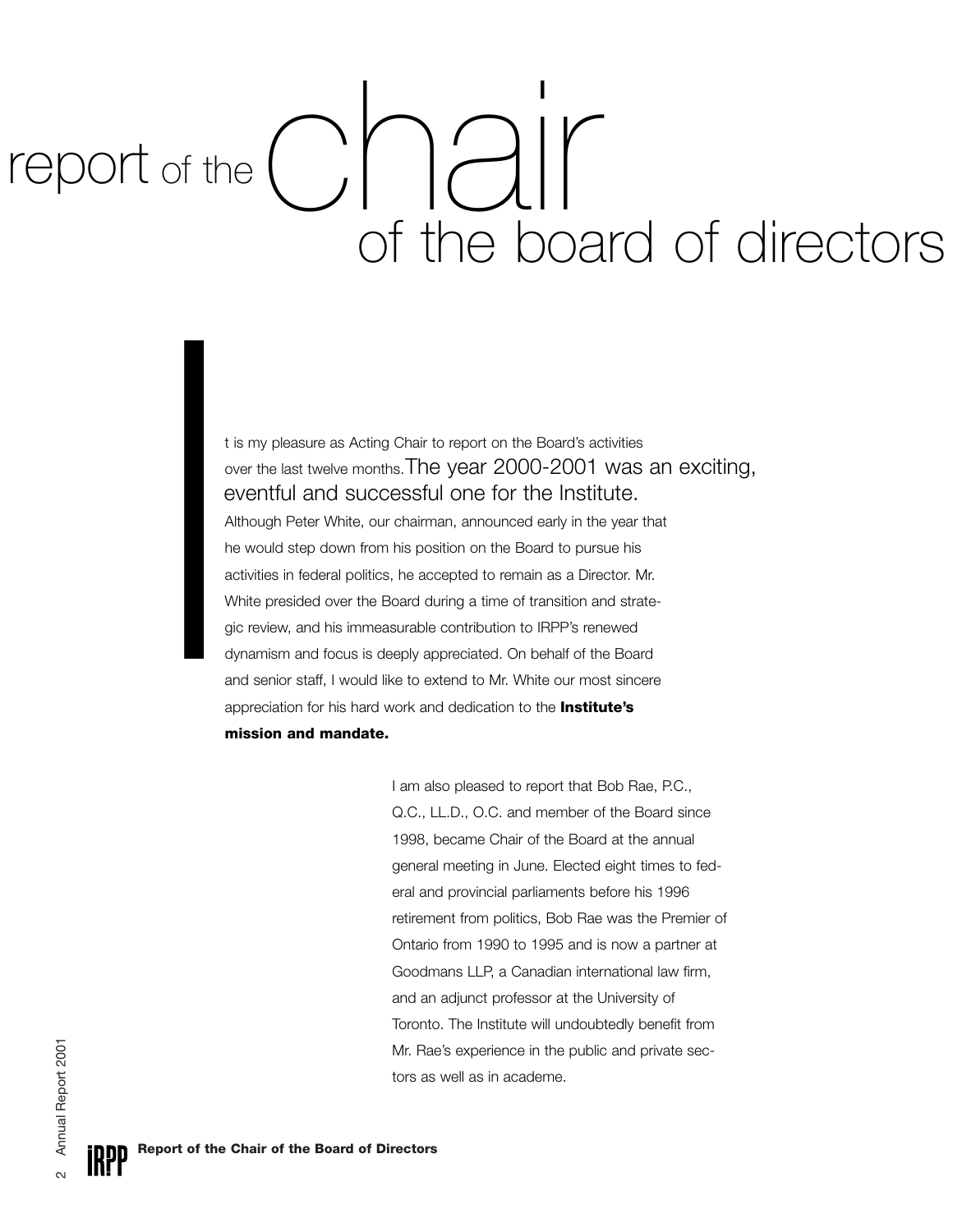Two new Directors joined the Board in June: Shira Herzog, vice-president of the Calgarybased Kahanoff Foundation, is a recognized expert and spokesperson on public policy issues affecting the non-profit sector and on strategic philanthropy; and Gordon Thiessen, former Governor of the Bank of Canada, is one of Canada's best-known and leading experts on monetary policy. On behalf of IRPP's Board and staff, I want to welcome them both and I look forward to their contribution to the Institute's future successes. IRPP would also like to thank three of its retiring Board members, Jean-Guy Finn, Fred Gorbet and Maurice Pinard, whose terms ended at the June meeting. Their contribution to IRPP's research agenda and strategic review were most valuable and they will be sorely missed.

> Finally, I would like to express the **[Board's](http://www.irpp.org/about/ab_board.htm)** gratitude for the tremendous work of IRPP's President, Hugh Segal. After just two years at the helm, Hugh, aided by IRPP's able staff, has debate in Canada, with groundbreaking events and publications on Canadian democracy, health care and human capital development. On behalf of the Board, I want to congratulate him on a job well done and I look forward to IRPP's continued success under his leadership. greatly enhanced the Institute's visibility and has pushed IRPP to the forefront of the public policy

Germaine Gibara **Montreal**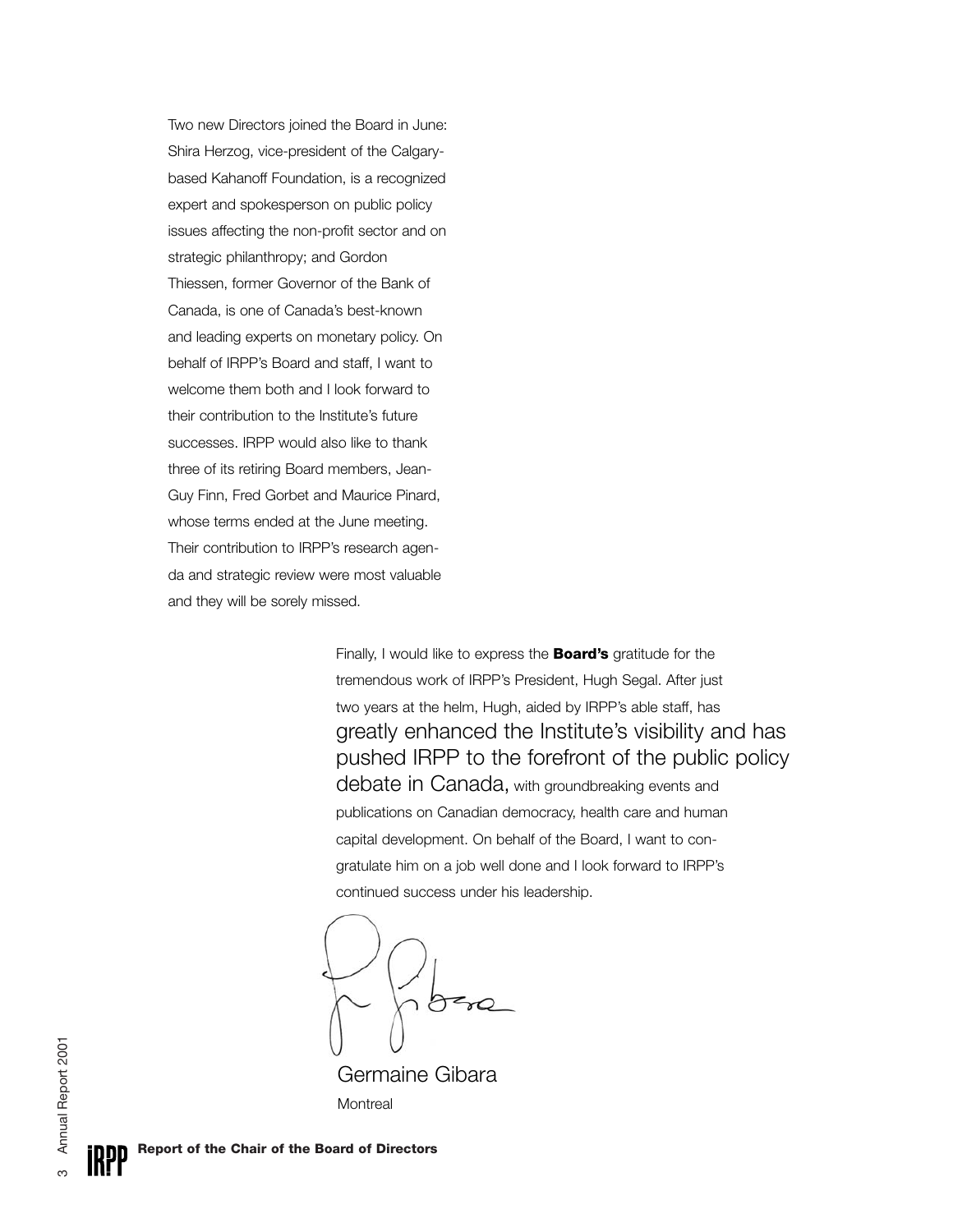# president's

2000-2001 the year in ICVICW

t is a privilege to report on what has been an active year for IRPP. The progress made by IRPP on its research themes and the enhanced impact of IRPP research within both the legislative and research agenda of Canada reflect superb work by IRPP staff, colleagues, visiting fellows and ITTE YEAT<br>tis a privilege to report on what has been an active year for IRPP. T<br>progress made by IRPP on its research themes and the enhanced<br>of IRPP research within both the legislative and research agenda of<br>Canada refle

**President's Report IRPP**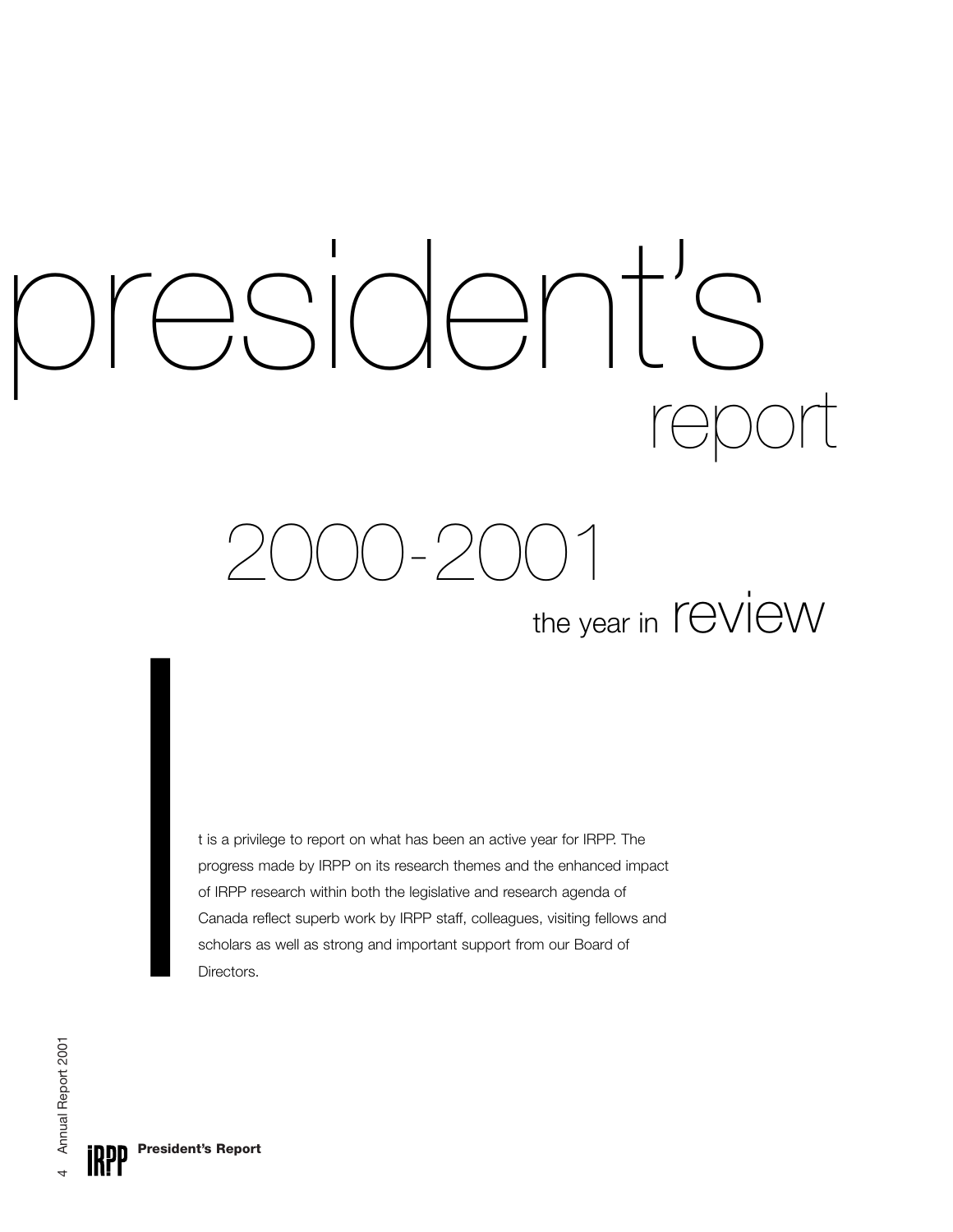Since arriving at the Institute in the summer of 1999, I have had significant support from Peter White, our then Chairman of the Board. Until the day Peter resigned his chairmanship to assume senior partisan responsibilities with the Official Opposition midway through this last year, his support for me and all members of the IRPP staff was unwavering. I want to not only thank Peter for that support but also express my profound appreciation for his decision to stay on as a member of the Board. Germaine Gibara, as both Vice-Chair and Acting Chair has been an ongoing and valued source of advice and counsel, which I appreciate very much indeed.

## The past twelve months have been a period of consolidation

and growth at IRPP. After a year of transition and a year of strategic review of IRPP has had one of its most productive and successful years on record. IRPP's role in the broader policy community, the Institute focused its energy in the last year on consolidating the gains made over the previous 18 months and on pursuing opportunities for growth in key research areas that make up its new research mandate. It is my distinct pleasure to report that, aided by the judicious guidance of the **[Board of Directors](http://www.irpp.org/about/ab_board.htm)** and the dedication of **[staff](http://www.irpp.org/about/ab_staff.htm)**,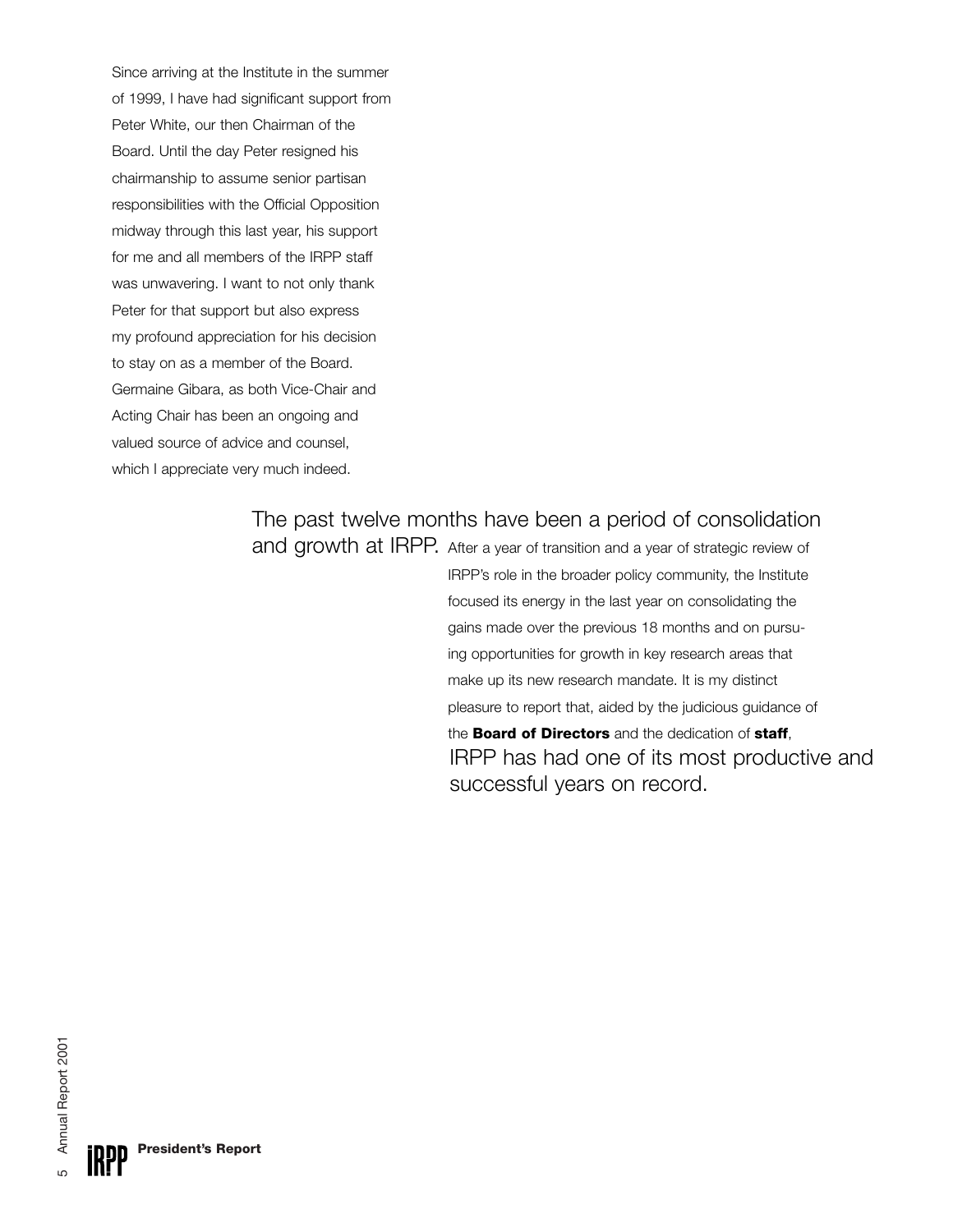#### the year in

# numbers

I n terms of outreach and impact, this past year has been one of unprecedented output. Indeed, over the past twelve months we accomplished much:

- > 3 major policy **[conferences](http://www.irpp.org/events/ev_home.htm)** held;
- > 6 **[monographs](http://www.irpp.org/books/bk_home.htm)** published;
- > 21 public forums, working lunches and dinners held in 5 cities across Canada;
- > 17 research papers released;
- > 26 opinion pieces by IRPP researchers appeared in Canada's major daily newspapers;
- > 562 news stories on IRPP research and activities appeared in print and broadcast media;
- > 1600 individuals attended an IRPP event;
- > 49,130 visits to IRPP's Website; and,
- > 138,272 articles and studies downloaded from IRPP's Website.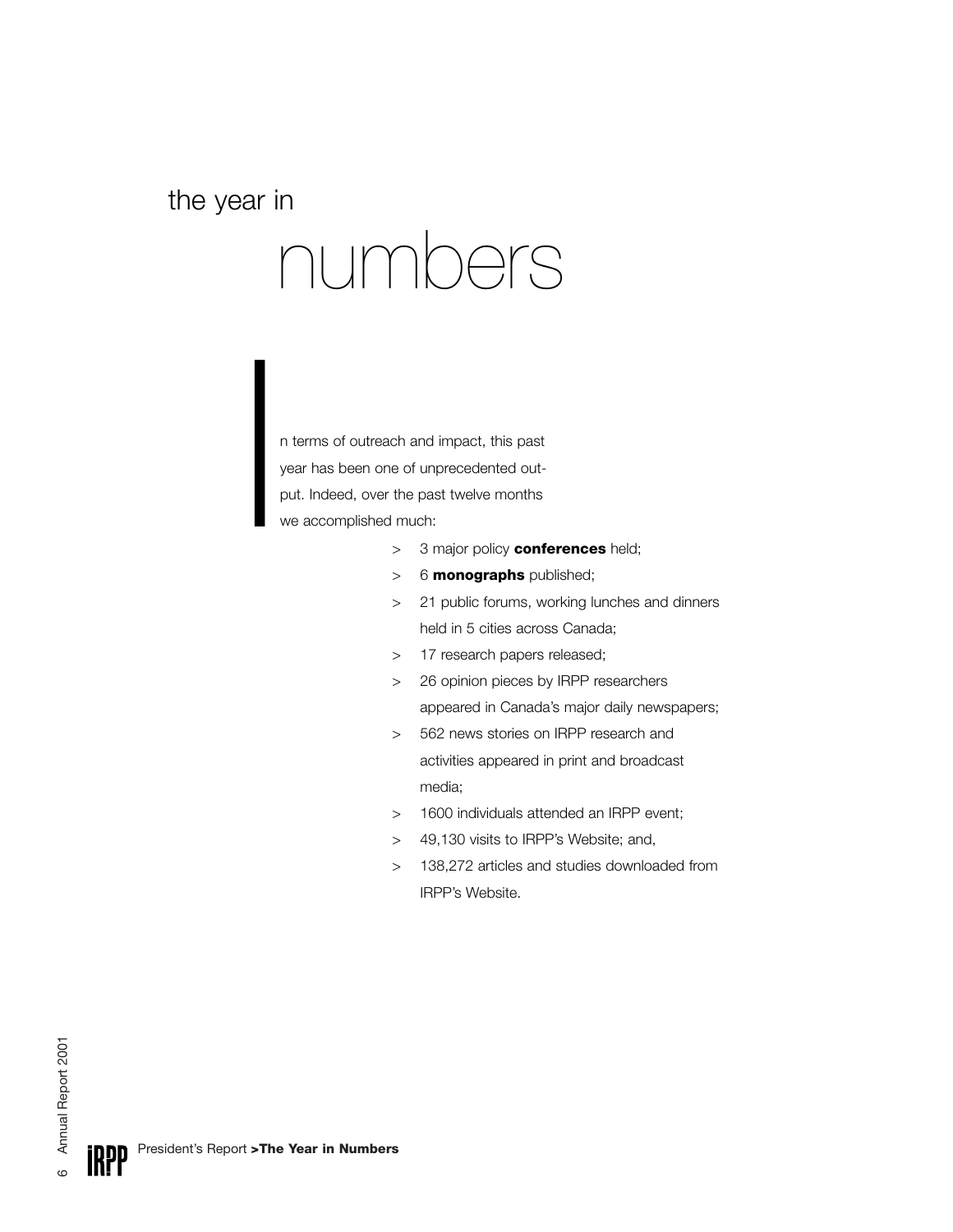## engaging on the  $ISSU\text{eS}$ canadians that matter to

IRPP has engaged – through monographs, research papers and public events – on the issues that are at the very top of the Canadian policy agenda. FRPP has engaged - through monographs<br>research papers and public events - on<br>the issues that are at the very top of the<br>Canadian policy agenda

> Last September, as first ministers planned their meeting on the future funding of health care in Canada, IRPP released a comprehensive report on reforming Medicare entitled *[Recommendations](http://www.irpp.org/miscpubs/oth_home.htm) [to First Ministers](http://www.irpp.org/miscpubs/oth_home.htm)*. In eight short policy papers, members of the IRPP Task Force on Health Policy (Hon. Monique Bégin, Michael Decter (chair), Dr. Collen Flood, Claude Forget, Dr. Henry Friesen, Maureen Quigley, Dr. Duncan Sinclair and Dr. Carolyn Tuohy) tackled issues related to governance, accountability, innovation and excellence in health care head on. The report, presented to first ministers, ministers of health and deputy ministers of health shortly before the first ministers' conference, was enthusiastically welcomed by decision-makers and analysts alike.

In October, IRPP released *The Politics of Resentment: British Columbia Regionalism and Canadian Unity*, an analysis of BC's role in the evolving debate over the future of the Canadian federation, by UBC professor Philip Resnick. In this book, Resnick examines the unique character of Canada's westernmost province and explores how this distinctiveness — fashioned by geography, economics and history — has shaped BC's relationship with Ottawa and with Quebec nationalism. Released just as the opening salvos of the federal election campaign were launched, this book provided timely insight into some of the regional tensions that would help shape the results on election night.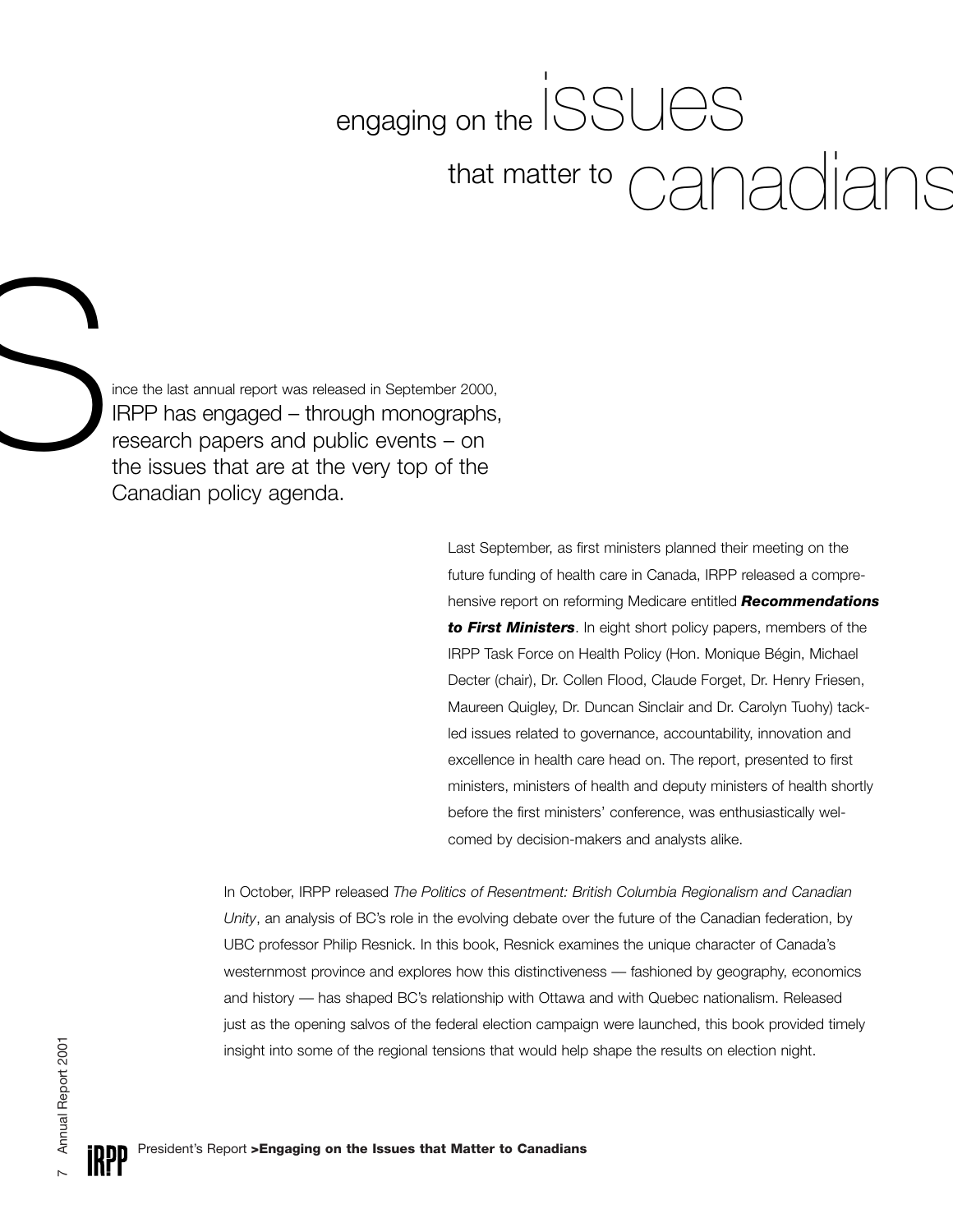Over the course of the federal election campaign, IRPP also published two policy papers – both planned long before the election was called – to help inform Canadians' electoral choice. During the first few weeks of the campaign, at a time when opinion polls were suggesting a minority Liberal government would be returned to the House of Commons, IRPP released an analysis of Canada's past experience with minority rule to address some of the perceptions of the stability and quality of minority governments. IRPP also published an assessment of the major parties' fiscal platforms, with particular emphasis on the Alliance's unique flat and dual tax proposals, to compare and contrast the parties' positions and priorities.

During late fall and winter, IRPP published two policy papers by Peter Dobell, Founding Director of the Parliamentary Centre and member of IRPP's Board of Directors. In addition to the aforementioned analysis of minority governments, Mr. Dobell tackled the issue of parliamentary reform in a second report. Widely cited by Parliamentarians and media commentators, this paper focused on the need to enhance the role of MPs, empower committees and review other procedures of the House of Commons to increase transparency and accountability.

#### In January, IRPP published *[A State of Minds:](http://www.irpp.org/books/archive/134287.htm) [Toward a Human Capital Future for](http://www.irpp.org/books/archive/134287.htm)*

*[Canadians](http://www.irpp.org/books/archive/134287.htm)*, a revolutionary look at social and economic policy-making in the new information era, by IRPP Senior Scholar Thomas J. Courchene, one of Canada's foremost economists. In his first book for the Institute, Courchene tackles the challenges of globalization and the knowledge-based economy head-on and proposes a fundamental rethinking of public policy-making in Canada. To succeed in the information age, Canada must commit itself to fully developing its human capital potential and, thus, become a "state of minds."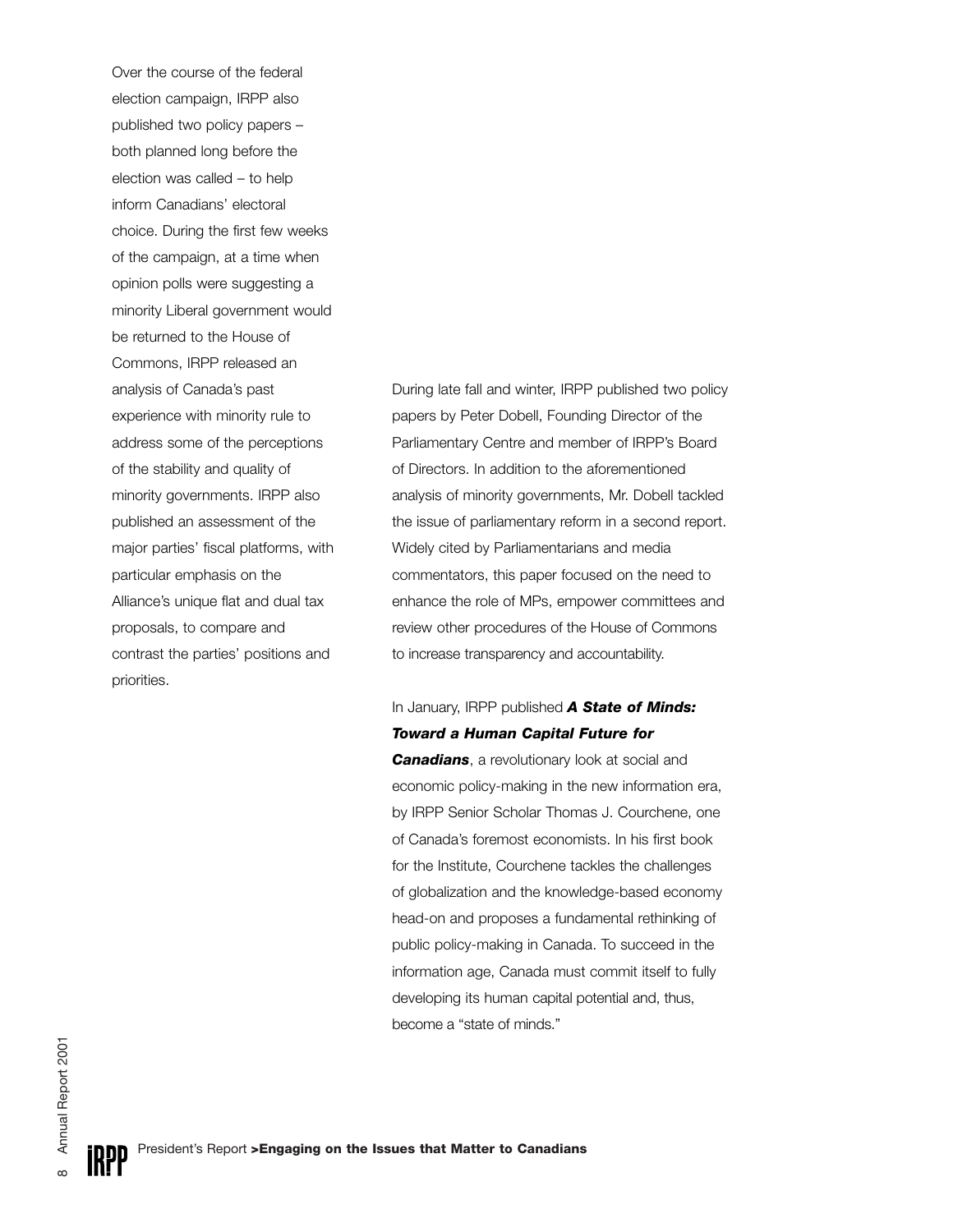IRPP also released in January a collection of papers entitled *[Adapting Public Policy to a Labour](http://www.irpp.org/books/archive/134317.htm) [Market in Transition](http://www.irpp.org/books/archive/134317.htm)*. Edited by Craig Riddell and IRPP Vice-President (Research) France St-Hilaire, the book takes stock of the ongoing transformation of the labour market and assesses the challenges and avenues for policy reform.

> In the winter and spring 2001, IRPP engaged in the policy debate on a number of fronts. Research papers published during this period addressed a variety of issues, from inflation targeting and monetary policy to electoral and democratic reform to culture and trade.

In May, IRPP released *Judicial Power and Canadian Democracy*, a collection of papers on judicial politics initially released as *Choices* in IRPP's Courts and Legislatures series. The book was published by McGill-Queen's University Press.

> Also in May, IRPP released the first issue of *[The Review of Economic Performance](http://www.irpp.org/books/archive/185608.htm)  [and Social Progress](http://www.irpp.org/books/archive/185608.htm)*. Published jointly with the Centre for the Study of Living Standards (CSLS), this periodical report examines the causal linkages between economic and social outcomes. This first issue, entitled *The Longest Decade: Canada in the 1990s*, focuses on the impact of the turbulent 1990s on the economic and social well-being of Canadians. In thirteen articles, *The Review* explores the defining policy shifts of the 1990s such as the Bank of Canada's inflation targeting strategy, the fight against government deficits, trade liberalization and social reform and provides the first comprehensive assessment of their effects on Canadian society.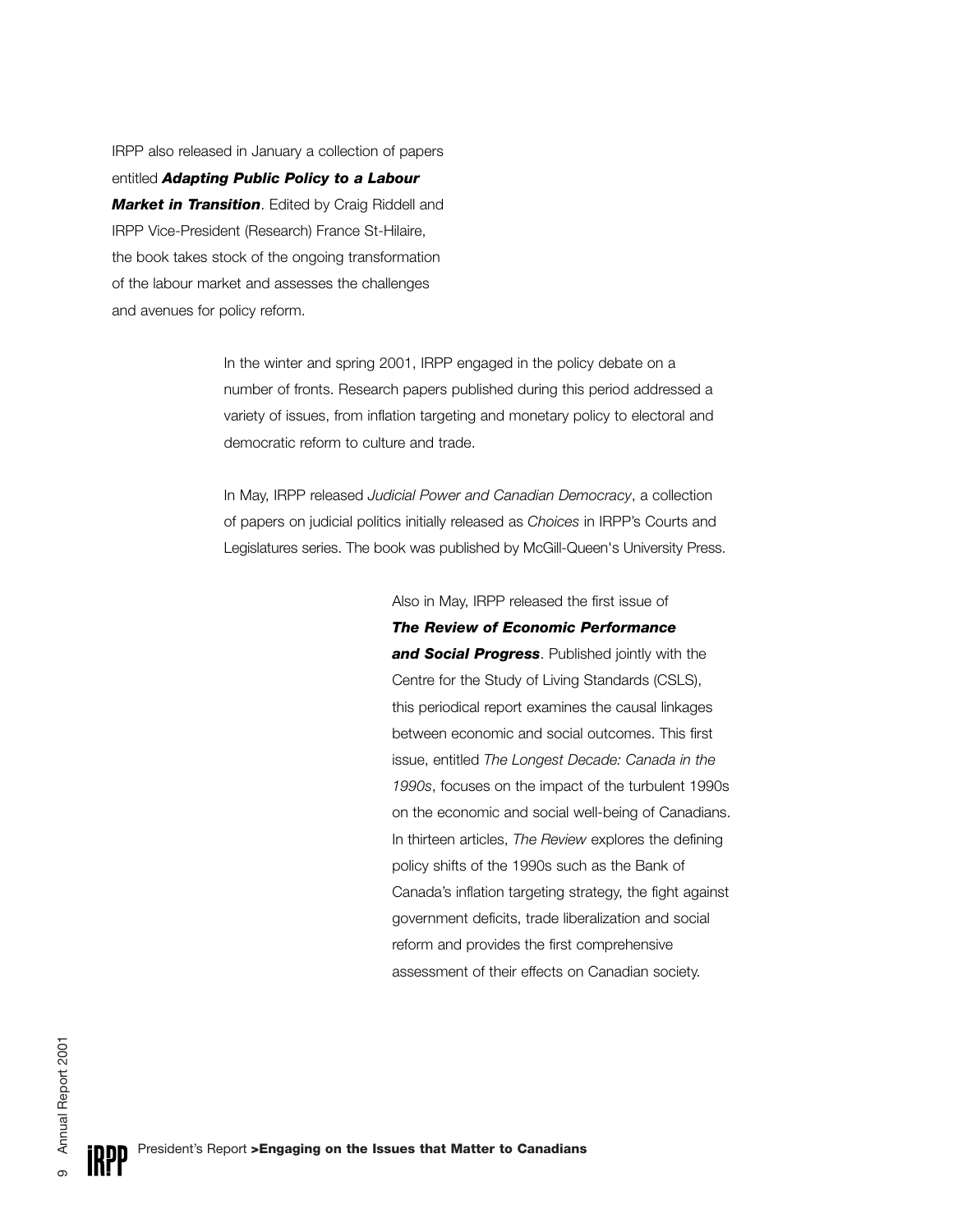In early July, the Institute released the first monograph written for IRPP by Senior Fellow Donald J. Savoie. *[Pulling Against Gravity: Economic Development in New](http://www.irpp.org/books/archive/191592.htm) [Brunswick During the McKenna Years](http://www.irpp.org/books/archive/191592.htm)* is the first comprehensive analysis of the "McKenna miracle" and, as such, attracted a great deal of attention in New Brunswick and across Canada.

> During late spring and summer, IRPP also pursued its *[Strengthening Canadian](http://www.irpp.org/research/re_scd.htm) [Democracy](http://www.irpp.org/research/re_scd.htm)* agenda with studies on direct democracy, the link between political knowledge and declining political participation, the national register of electors and parliamentary reform.

Finally, during the month of July, IRPP focused on the future of federal-provincial relations in Canada. In the days preceding the 42nd Annual Premiers' Conference in Victoria, the Institute released the first of a series of studies on the **[Social Union](http://www.irpp.org/research/re_su.htm)** Framework Agreement. As the Agreement must be reviewed by February 2002, IRPP aims to put fresh analyses into the marketplace to assist policy-makers in their reflection on how best to improve the Agreement in order to strike the appropriate balance between pan-Canadian social policy objectives and provincial autonomy.

In addition to this ambitious publication agenda, IRPP over the last year has organized an impressive array of major policy conferences, public forums and working lunches and dinners. In the fall, in Calgary and Ottawa, the Institute held the last two public forums on democracy. It also held a series of working lunches in Toronto, Montreal and Ottawa on issues as diverse as the flat tax, the fragmentation of the party system, deregulation of the energy sector, the Ontario budget, a North American monetary union and national defence. Additionally, IRPP organized three major conferences: on the challenges to domestic governance created by military interventions abroad (November 2000); on **[the linkages between economic](http://www.irpp.org/events/ev_past.htm) [growth and inequality](http://www.irpp.org/events/ev_past.htm)**, jointly with CSLS (January 2001); and on the **[opportunities and challenges for electoral reform in](http://www.irpp.org/events/ev_past.htm) [Canada](http://www.irpp.org/events/ev_past.htm)** (May 2001). In organizing these events, IRPP aims to bring together leading academics and practitioners to ensure the proper links between policy research and policy debate and development.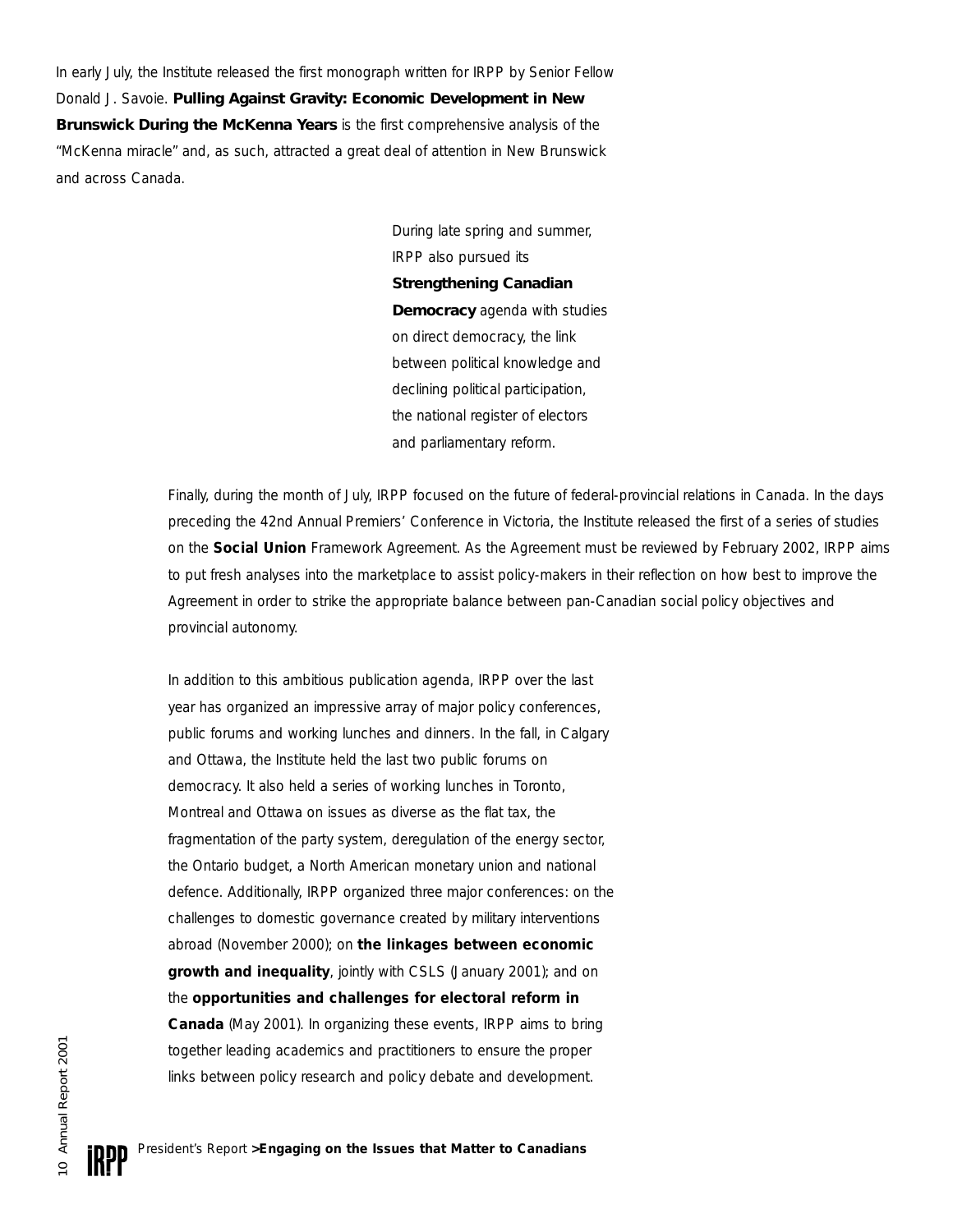# in support of our  $r$  research activities

o support its research activities, IRPP continued to promote *[Policy Options](http://www.irpp.org/po/po_home.htm)* and significantly improve its Website. Policy Options continues to In addition to running independently-acquired articles on a wide range of subjects, it has also published the proceeding of a number of the Institute's conferences. In January-February and March the papers from November 2000's conference on defence and security issues and public opinion appeared, and the July-August issue was devoted entirely to May's conference on "Votes and Seats" — whether the country needs a new system for allocating parliamentary representation or should stick with first-past-the-post. IRPP's facilitating role in the Canadian Transportation Act Review Panel's deliberations also led to a pair of articles on policies for Canada's rail sector. o support its research activities, IRPP continued to promote **Policy Optic**<br>significantly improve its Website. Policy Options continues to<br>Complement and support the Institute's research p<br>In addition to running independen complement and support the Institute's research program.

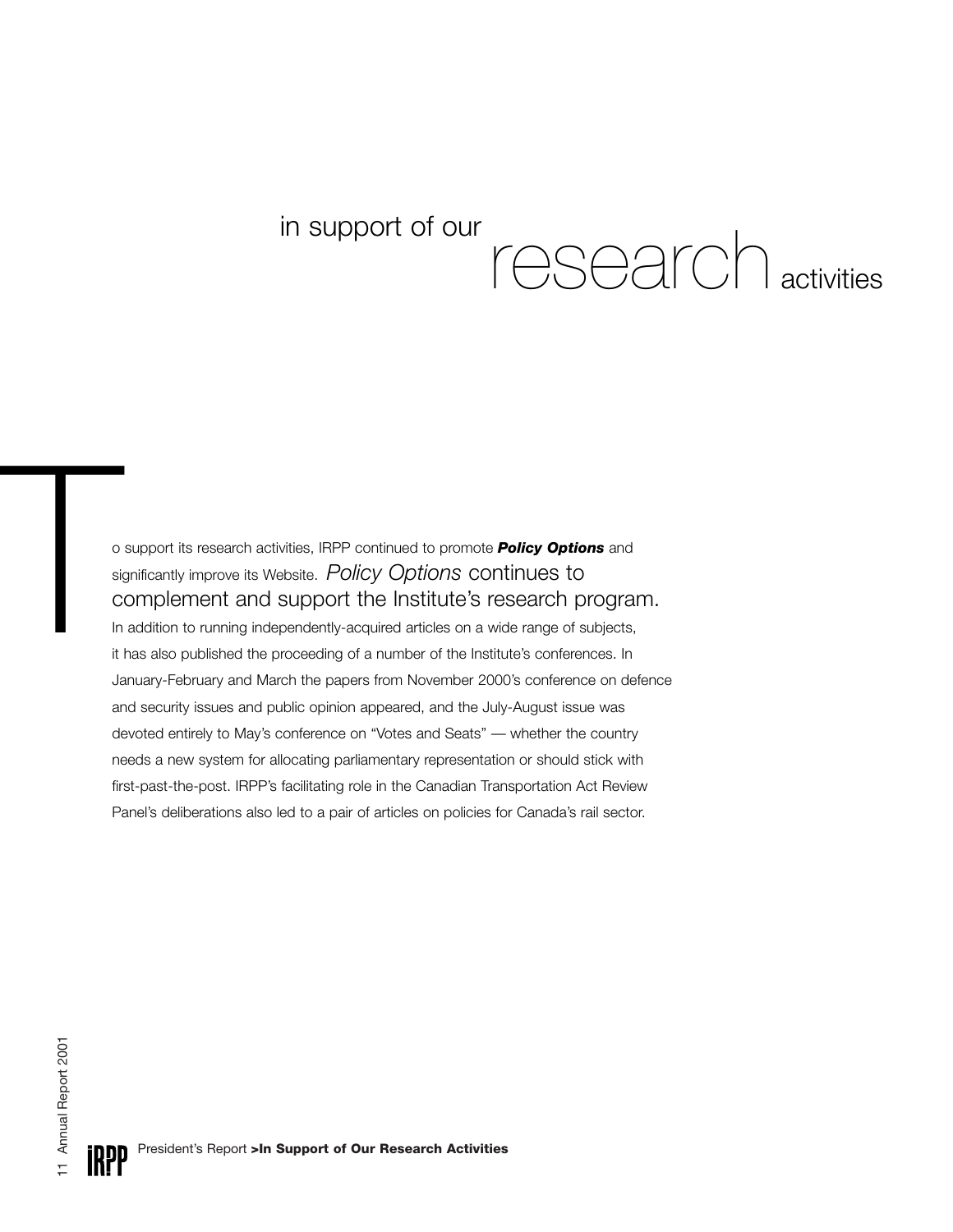Other issues that have been dealt with in recent numbers of *Policy Options* include "virtual politics," the role of civil society organizations in trade negotiations, forest policy practices, the future of the Canadian dollar and other world currencies, Western alienation and differences in administrative practices between Canada and the United States. One innovation the magazine has made has been to increase collaboration with outside sources of "intellectual property." Thus the April issue on Western alienation featured the transcript of a discussion first aired on CBC's *This Morning*, while May reproduced a debate on fixed vs. floating currencies between Milton Friedman and Robert Mundell that originally appeared in the *National Post.* These seem to have worked well, so more collaborations are possible in future.

Hard copy subscriptions remain more or less unchanged but the number of downloads of *Policy Options* articles has risen at an average monthly rate of 13 percent over the last year, and in recent months has exceeded 10,000.

Improvements over the past year to IRPP's Website include: the February launch of an e-commerce service that allows visitors to order **[IRPP monographs](http://www.irpp.org/books/bk_home.htm)** online; an enhanced hot links page that now provides **[links](http://www.irpp.org/links/li_home.htm)** to over 150 organizations and research institutes across Canada and in every corner of the globe; and the May launch of a monthly cyber-column by former Southam News foreign correspondent and *Montreal Gazette* Editor **[Jim Ferrabee](http://www.irpp.org/ferrabee/jf_home.htm)**. These

improvements have established **www.irpp.org** as one of the premier Internet portals for policy research and debate in Canada.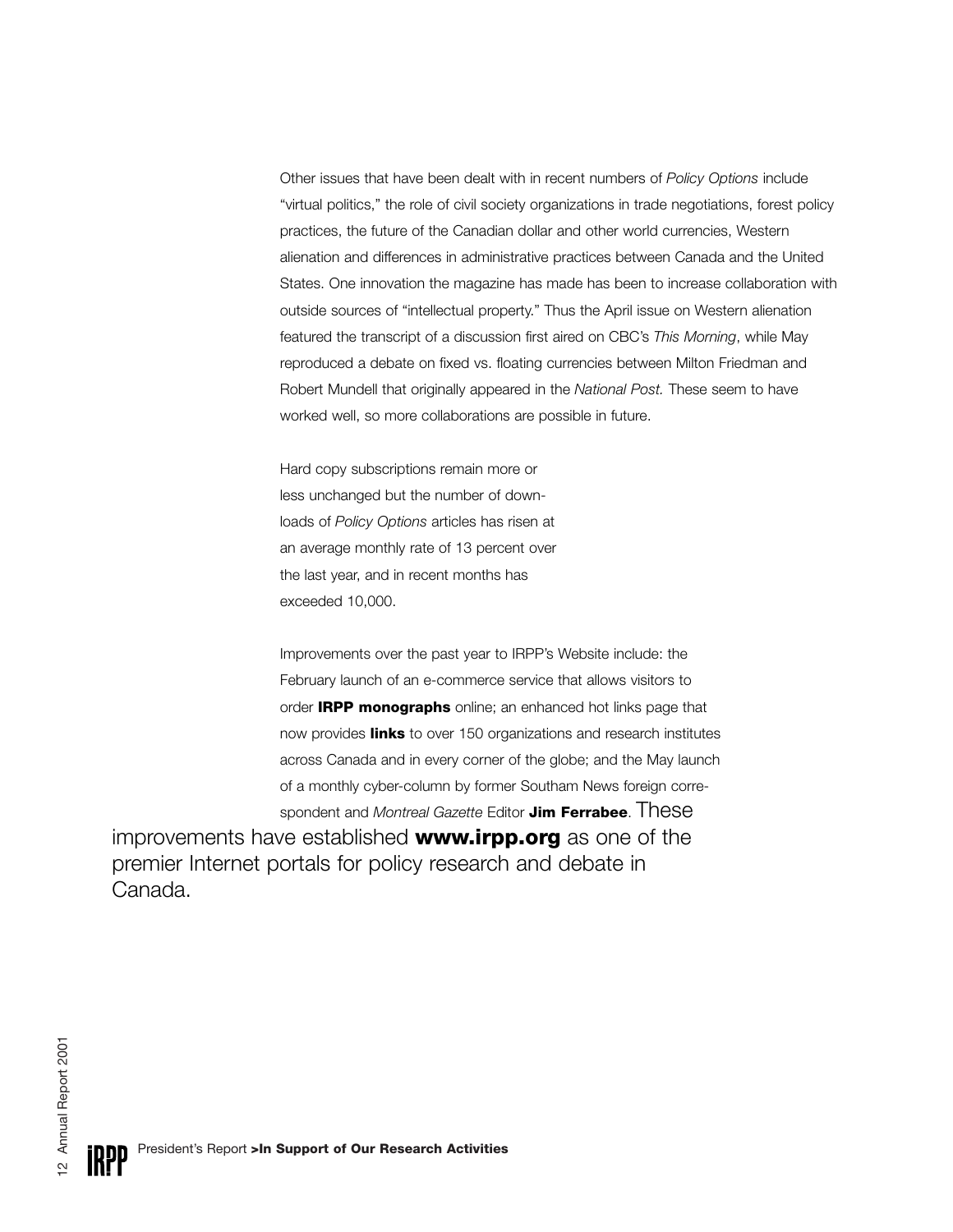# ving forward:

## irpp's research mandate

or the past 28 years, IRPP's mission has been to present new policy ideas and analyses to help Canadians make effective public policy choices based on informed debate. Since its founding, the Institute has contributed to that debate through independent, nonpartisan research. IRPP's present **[research mandate](http://www.irpp.org/research/re_home.htm)** calls for an integrated and or the present<br>
Canadia<br>
begod a

interdisciplinary focus on one core question:

"What are the choices Canada must make in order to optimize and integrate economic performance and social progress in the face of rapid global change, and how can these choices best be made?"

> This question, although framed in the Canadian context, echoes the concerns of the governments of most industrialized countries as they strive to achieve the right balance in their efforts to improve social justice and promote economic dynamism.

> Canada's economic performance and social progress have always been at the heart of IRPP's research agenda. The research mandate adopted in February 2000 not only builds on these principles but also focuses on the linkages between them in order to identify policies that will maximize the opportunities and well-being of Canadians and further Canada's success as a dynamic and productive economy.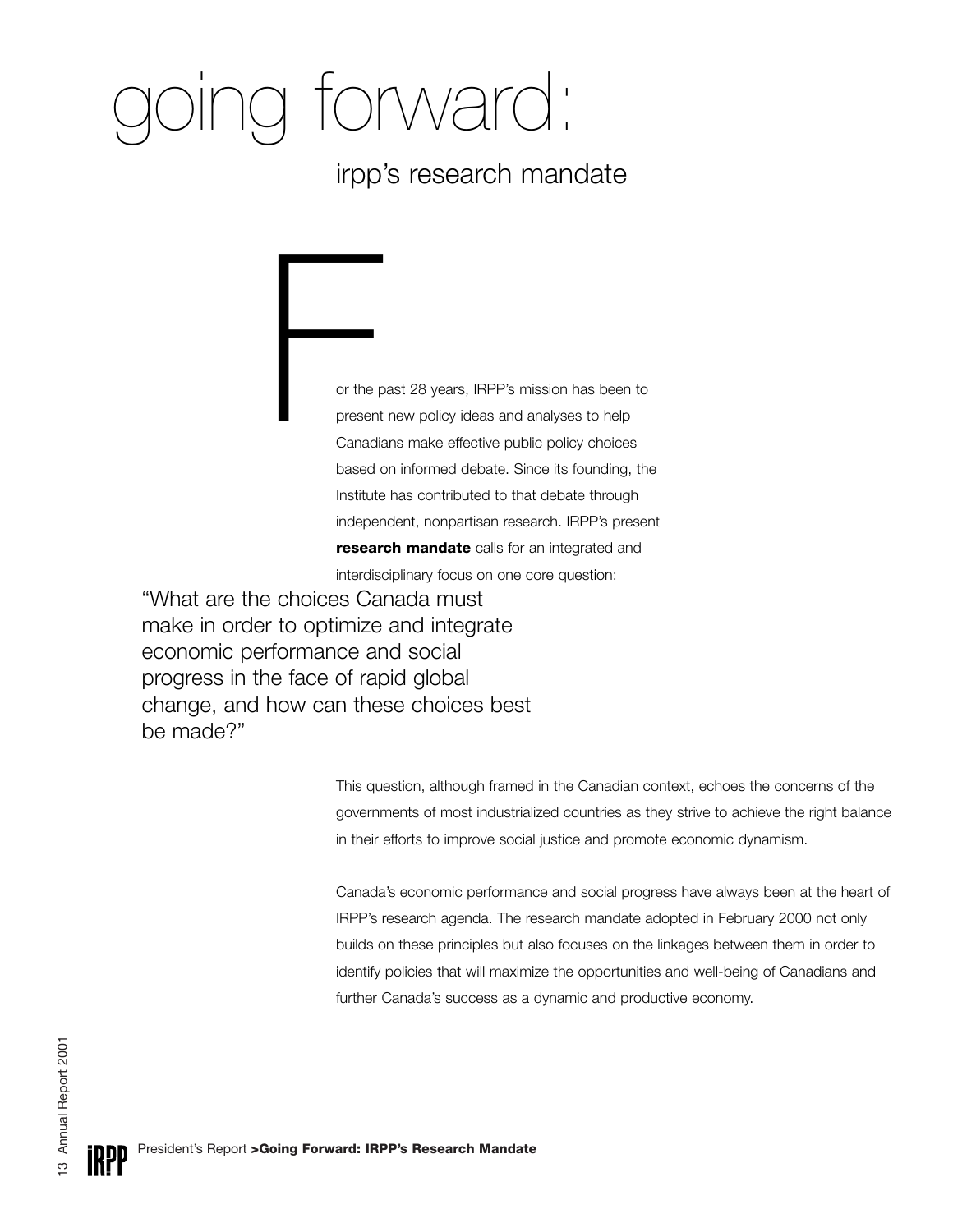Specifically, IRPP research will highlight common priorities in economic and social policies, as well as the relationships between these and broader issues of domestic and international governance. Canadian efforts to promote economic growth and social progress depend on effective democratic institutions and widespread political participation. The Institute's governance program focuses on these important underpinnings of sound public policy.

Other features of our mandate include:

- > A multidisciplinary approach: It is becoming apparent that the issues facing Canada in the coming decades will not be easily pigeonholed into traditional academic disciplines. Experts in economics, political science, sociology and philosophy, among other disciplines, will be invited to contribute to our research initiatives.
- > Collaboration with other organizations: In order to better fulfil its mandate and pursue its research agenda, the Institute often seeks collaborative arrangements with other organizations whose goal is to promote policy research. Over the past year, the Institute's collaborators on various projects included TVOntario and the Peter Munk Centre at the University of Toronto; the Canadian Policy Research Network (CPRN); the Cable Public Affairs Channel (CPAC); and the Centre for the Study of Living Standards (CSLS).
- > A strong commitment to a mix of short-, medium- and long-term research activities: This ensures a balance between our commitment to contemporary public policy discussions and effective execution of our public education and research dissemination role. Thus, IRPP continues to rely on a mix of events and publications to ensure its ability to link to public debates in a variety of ways. A working lunch program and a series of discussion papers entitled *[Policy Matters](http://www.irpp.org/pm/pm_home.htm)* and *[Policy](http://www.irpp.org/po/po_home.htm)* **[Options](http://www.irpp.org/po/po_home.htm)**, IRPP's monthly policy magazine, give our research staff and associates the flexibility necessary to address specific issues in a timely fashion; conferences, monographs and peer-reviewed *[Choices](http://www.irpp.org/choices/ch_home.htm)* papers enable the Institute to engage on more complex issues.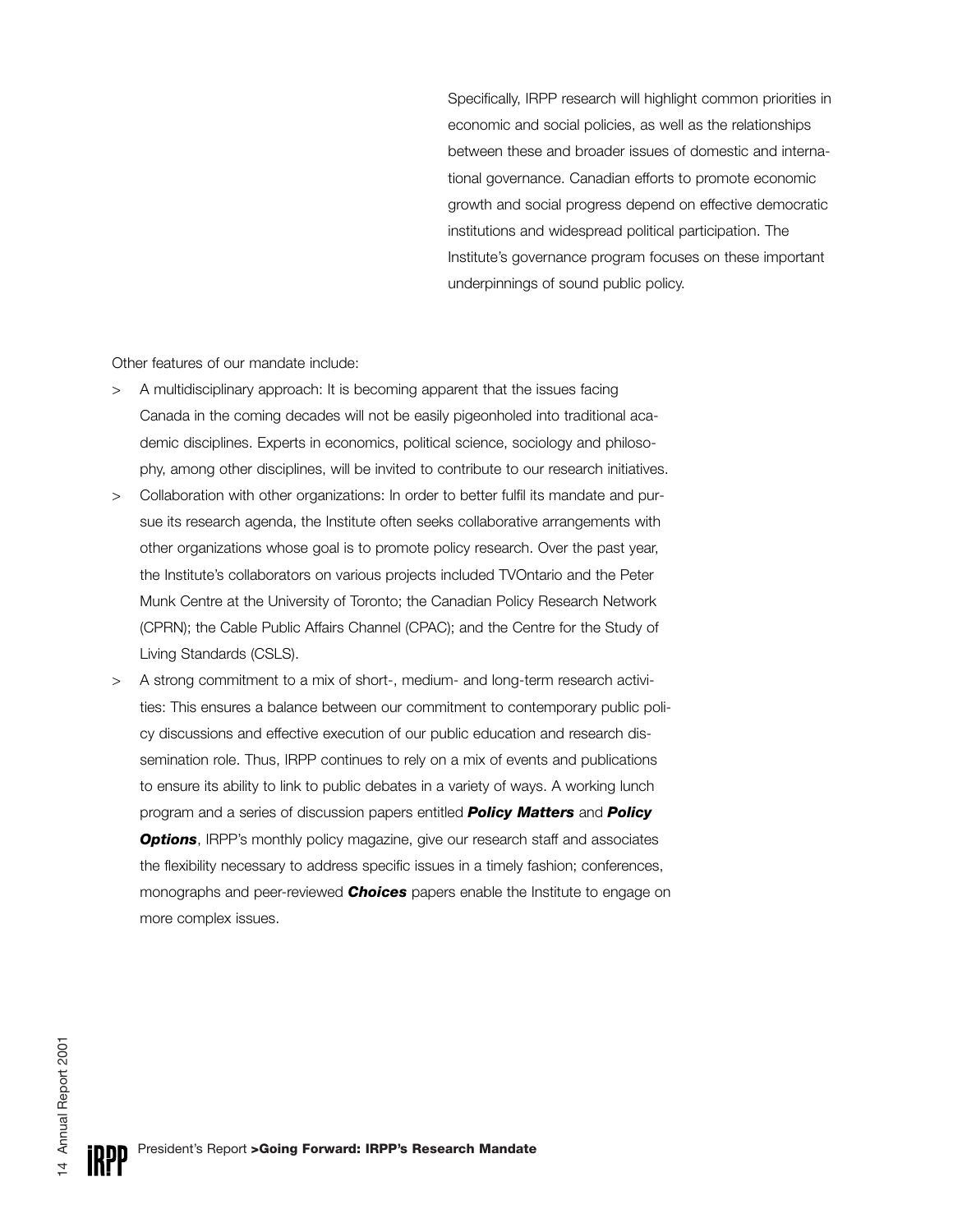# governance projects

n important aspect of our research is to examine the challenges of domestic and international governance. Canadian efforts to promote economic dynamism and social progress depend on effective democratic institutions and widespread political participation. The Institute's governance program focuses on these important underpinnings of sound public policy, centering on the question, "How should our

governance structures be organized to make the right choices in the face of rapid social change?" nce structures

## strengthening canadian democracy

ince the 1960s, increased levels of education and changing social values have prompted calls for increased democratic participation, both in Canada and internationally. Some modest reforms have been implemented in this country, but for the most part the avenues provided for public participation lag behind the demand. The **[Strengthening Canadian](http://www.irpp.org/research/re_scd.htm) [Democracy](http://www.irpp.org/research/re_scd.htm)** research program explores some of the democratic lacunae in Canada's political system. In researching options for reform, the focus is on how the legitimacy of our system of government can be strengthened before disengagement from politics and public alienation accelerate unduly. Wherever appropriate, research will also draw on experiences abroad, such as electoral reform in New Zealand, to inform the debate on how best to pursue reforms in Canada. S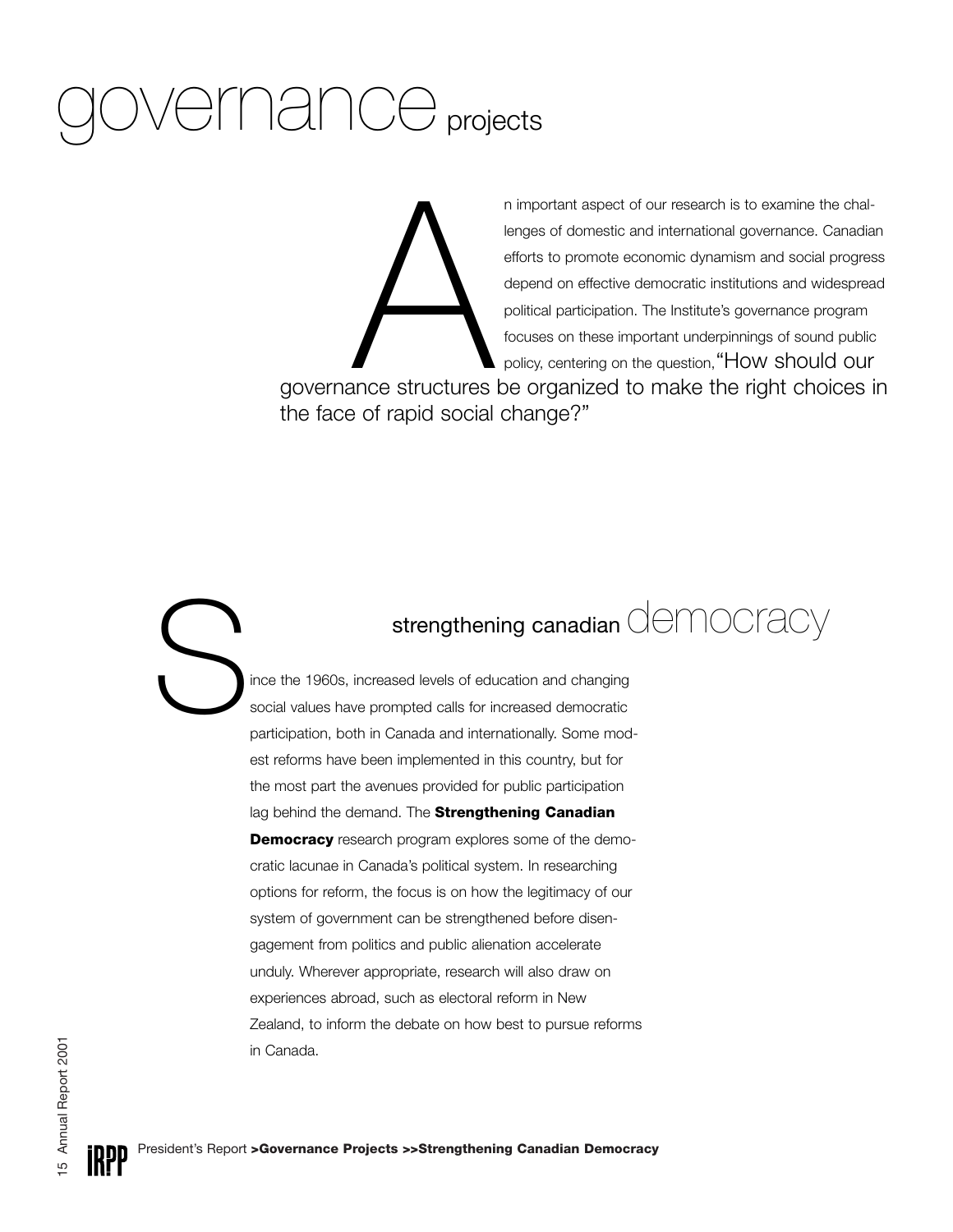## **COUITS** and legislatures **Letter and Set of Alghts and Freedoms came into effect in**

1982, Canada's courts have been empowered to strike down provincial and federal legislation deemed to contravene Canadians' basic rights. Controversial from the outset, this expansion of judicial authority has attracted increased public attention in recent years. Landmark rulings on any number of contentious issues, from Aboriginal land claims to gay rights to child pornography, have captured the headlines and sparked a lively public debate about the merits of judicial power. Issues explored in this research project include public opinion and the courts, the selection of Supreme Court judges, judicial activism and the use of the notwithstanding clause since 1982.

## governing the canadian federation

anadian policy-makers increasingly must come to grips with the need for new modes of governance in the context of a changing global order. It is apparent, even to the most casual observer, that traditional public policy solutions no longer work. In many ways, this is uncharted territory and requires innovative thinking and solutions. A symposium, **["The Art of The State in a World Without Frontiers,"](http://www.irpp.org/research/re_fed.htm)** will take place in the fall of 2001 to look at the impact of new democratic, economic and technological forces on governance and explore how Canada and its regions can best meet them. A number of distinguished scholars from Canada, Europe and the United States have been invited to reflect on issues related to the new economic order, the changing nature of power and democracy, new forms of citizenship, corporate governance, new forms of public services, managing interdependence in a federal state, the future of cities, and international governance and Canada. C

E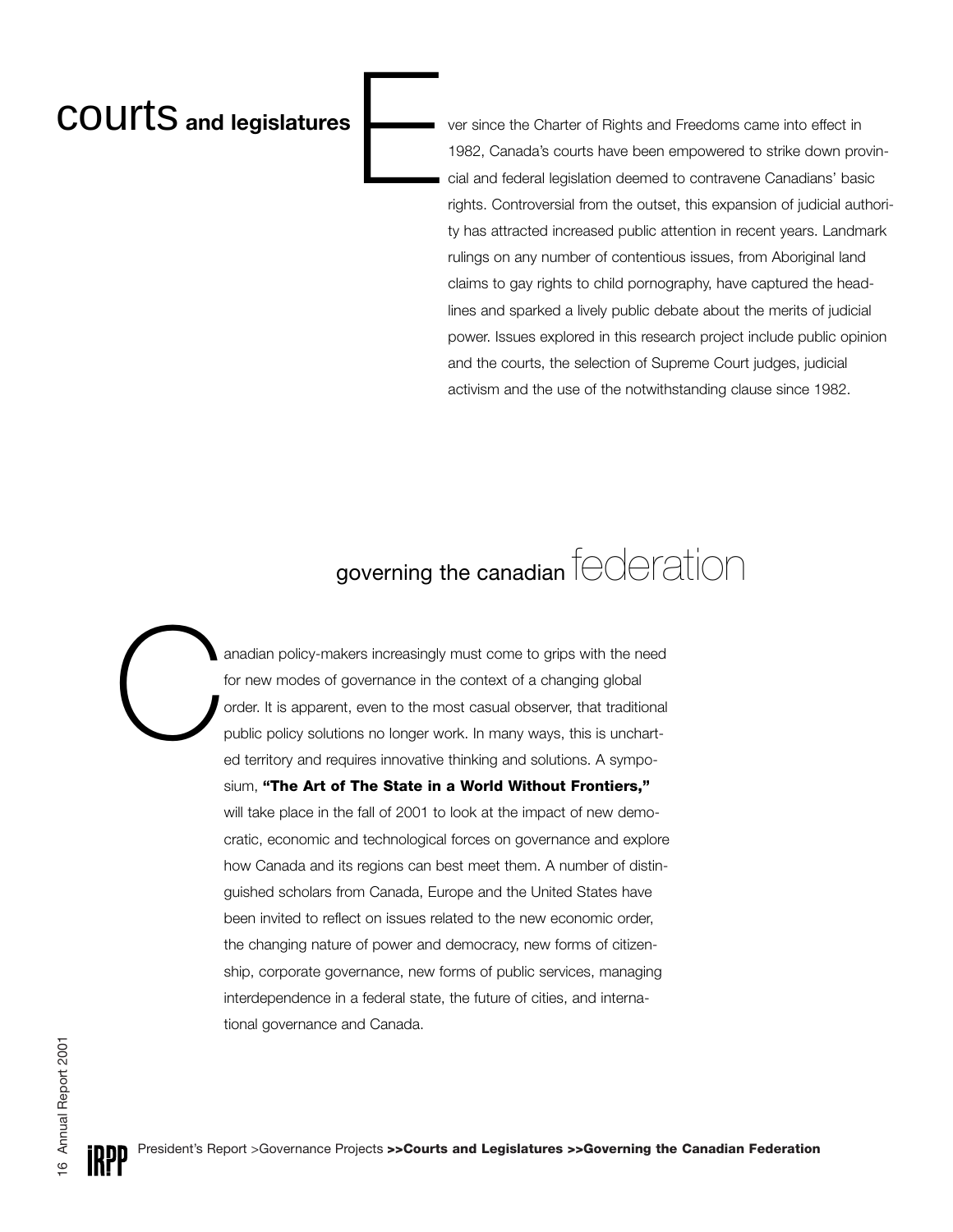## back to the table: a new social union for 2002?

ontinuing its work on the **[Canadian social union](http://www.irpp.org/research/re_su.htm)**, IRPP has launched a new research initiative to provide an independent review of the Social Union Framework Agreement (SUFA). Signed in February 1999 by the federal, provin initiative to provide an independent review of the Social Union Framework Agreement (SUFA). Signed in February 1999 by the federal, provincial (except Quebec) and territorial governments, SUFA is a time-bound, administrative document delineating intergovernmental relations and responsibilities in the area of social policies. One of its clauses calls on governments to jointly undertake a full review of the Agreement and its implementation and to make appropriate adjustments by the end of its third year (February 2002). As we approach this deadline, this research project is meant to assess the impact of SUFA and its prospects for the future.

> Experts have been invited to examine whether SUFA provides a satisfactory framework for the social union, whether it fulfils its expected role with respect to intergovernmental relations and social policy, whether it is a viable arrangement given the non-participation of one of its partners, and whether it should be renewed and under what conditions. Their findings will be published in an edited volume in early 2002.

*IRPP*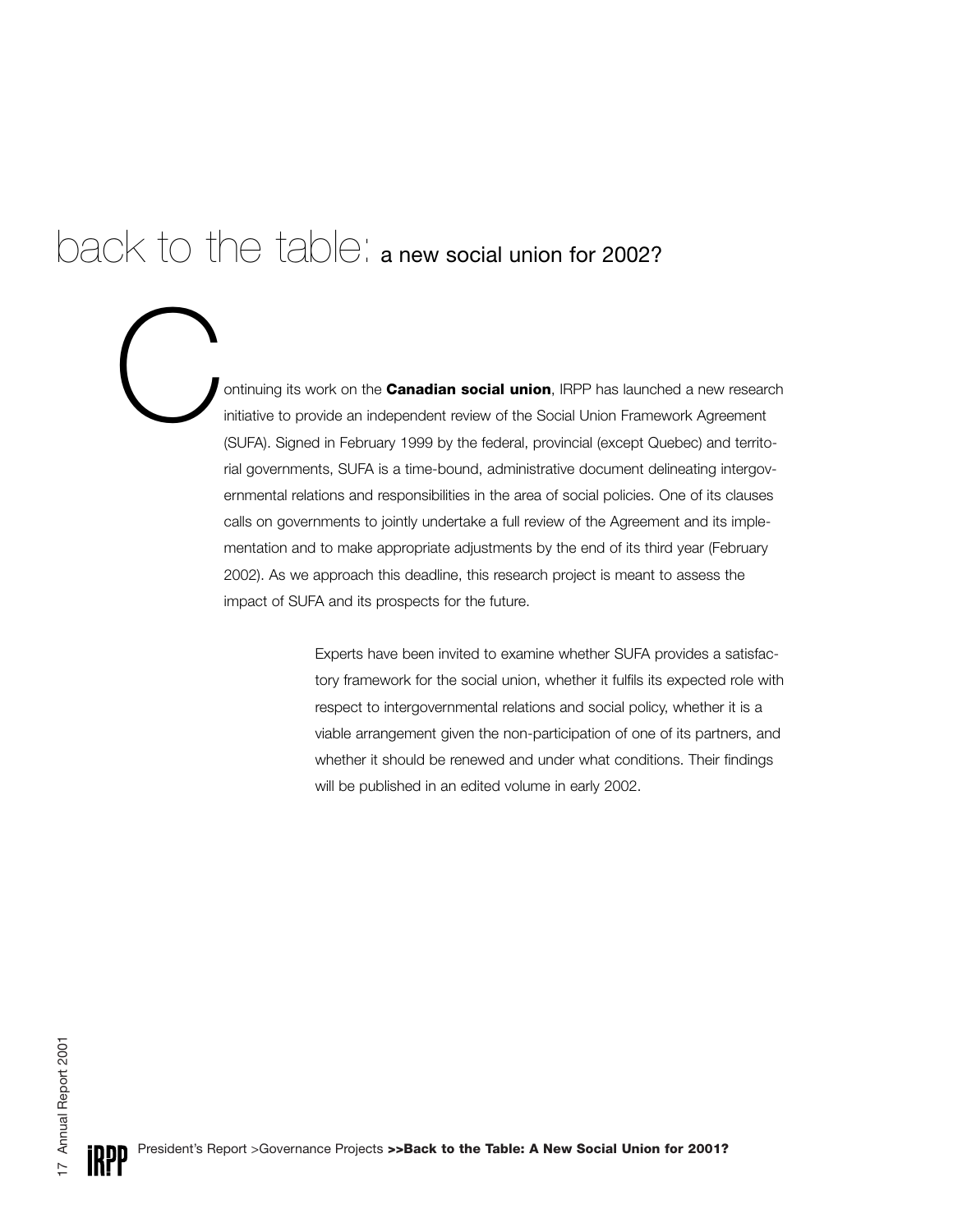# [nexus](http://www.irpp.org/research/re_nexus.htm) projects

anada's economic performance and social progress have always been at the heart of IRPP's research agenda. The research mandate adopted in February 2000 continues to focus not only on these policy areas but also on the linkages between  $\bigcirc$ 

them in order to identify the policy priorities necessary to maximize the opportunities and well-being of Canadians and to benefit from a dynamic and productive economy.

> Increasingly, political leaders, academics and practitioners are coming to understand that in order to realize any lasting impact from economic liberalization and democratization programs, fundamental progress must be made simultaneously on the social, political and economic fronts.

> Four research projects focusing on the linkages between policy spheres are currently under way: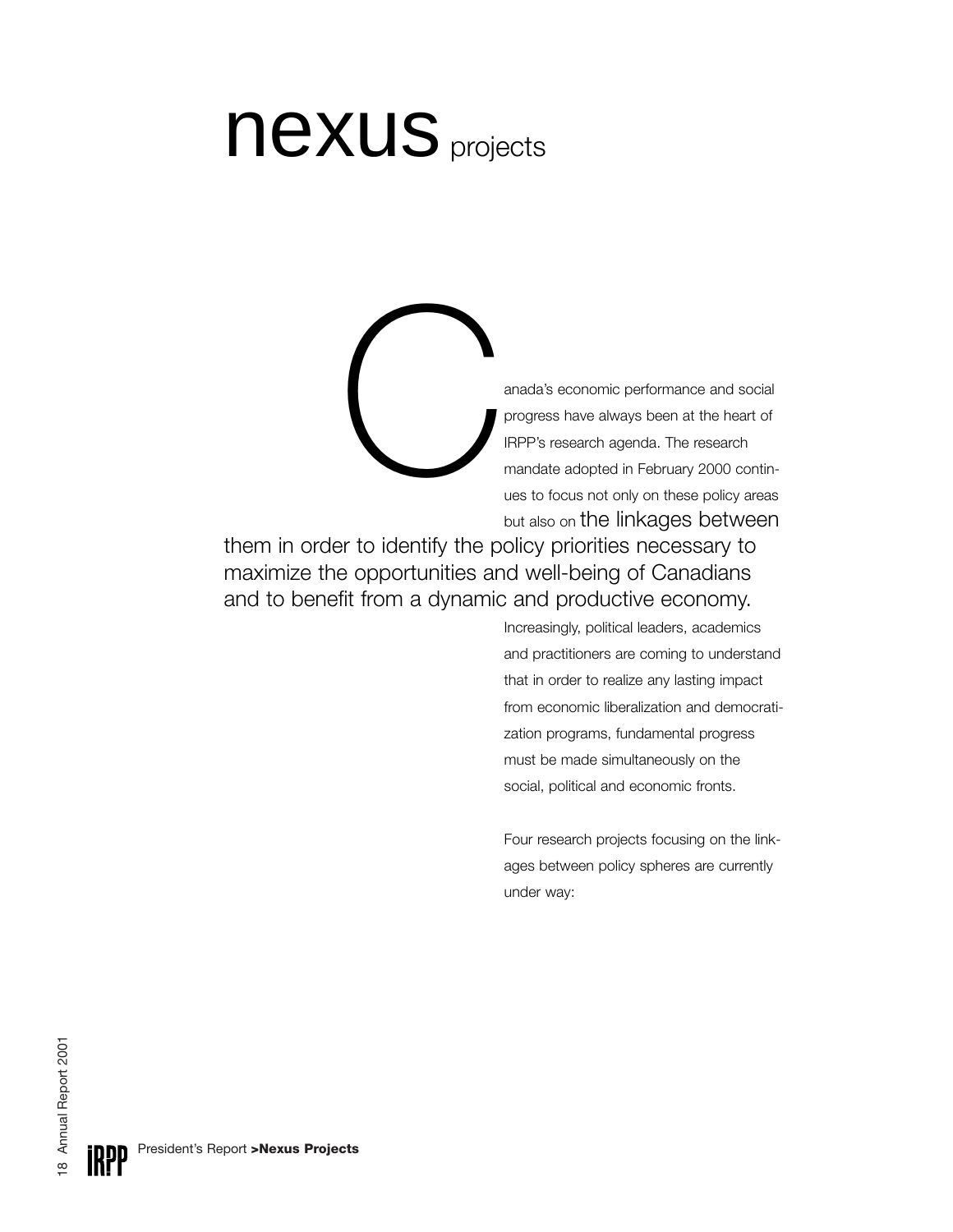## linkages between economic growth and inequality

n recent years, there has been renewed interest in the impact of inequality on economic growth and the effect of economic growth on the income distribution. To shed light on these relationships in a Canadian context, IRPP has undertaken, in conjunction with the Centre for the Study for Living Standards (CSLS), an extensive research program to investigate the linkages between economic growth and inequality. This project will focus on the mechanisms whereby income and wealth inequalities can impede and/or foster economic growth, the impact of redistribution policies on economic growth and the impact of economic growth on earnings inequality. The first series of papers on this subject will appear in a special issue of *Canadian Public Policy* (forthcoming). I

## the review of economic performance and social progress

A s part of the Institute's Nexus research initiative, IRPP and CSLS launched a periodical,

*[The Review of Economic Performance](http://www.irpp.org/research/re_epsp.htm) [and Social Progress](http://www.irpp.org/research/re_epsp.htm)*, which will review the current state of economic performance and social progress in Canada and other countries and examine the causal linkages between economic and social outcomes. The goal of this new periodical is to present non-technical articles that are accessible to students, policy-makers and the general public.

President's Report >Nexus Projects **>>Linkages between Economic Growth and Inequality >>The Review of Economic Performance and Social Progress**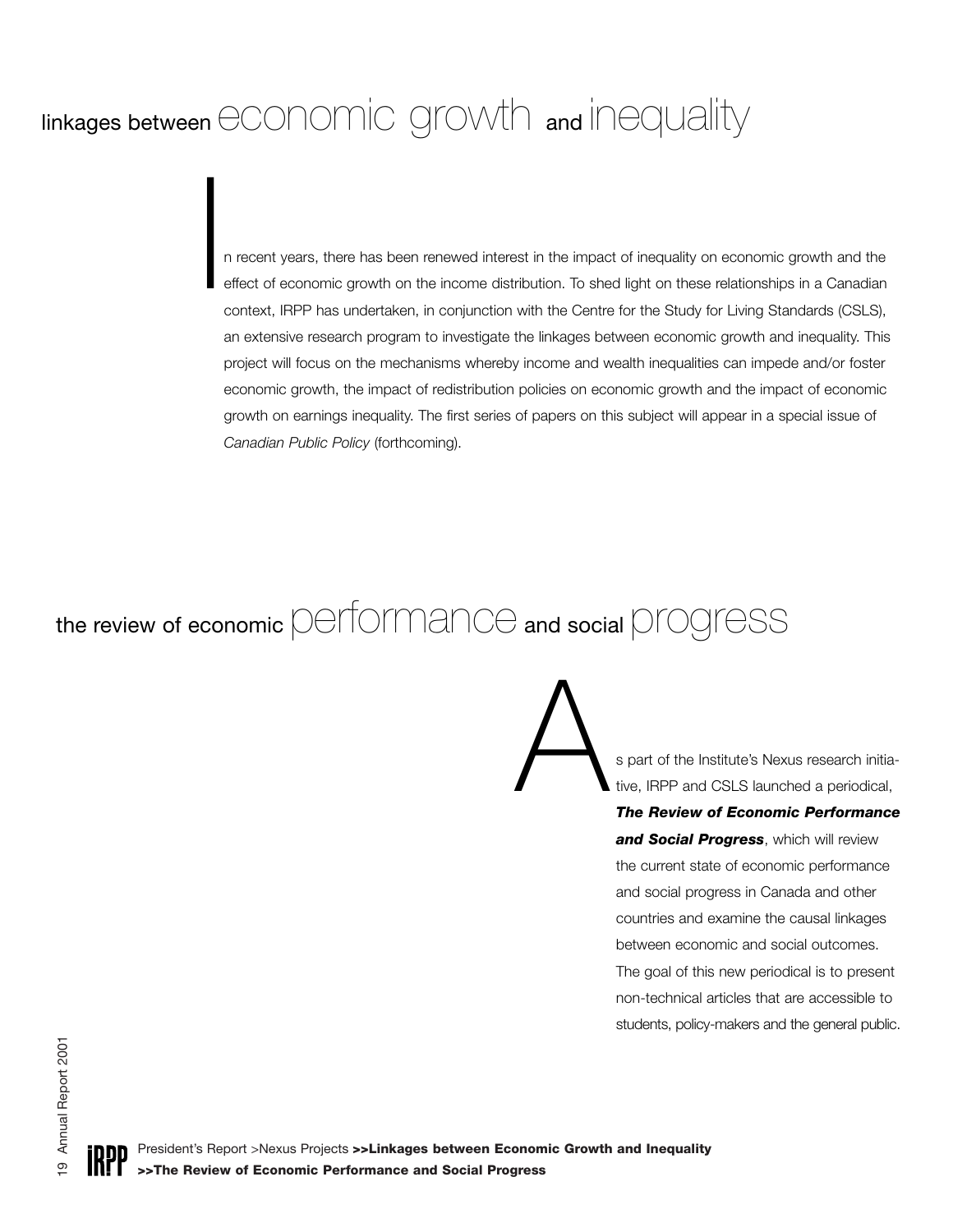he ongoing economic integration between Canada and other countries, particularly the United States, raises policy issues from two different perspectives. First, many whose livelihood depends on effective trade and investment links between the two countries wish to facilitate these links even further, by intensifying the integration already fostered by trade agreements such as the Canada-US FTA and NAFTA. Second, those concerned about maximizing Canada's room for manœuvre on a wide range of economic, social and political fronts worry about how this objective can be reconciled with current agreements, let alone with further moves toward greater economic integration. he<br>bet<br>trie<br>rais

## managing global linkages

Policy-makers need to know whether and how these two perspectives are reconcilable. To the extent they are not, where should our priorities lie? These are the questions that this series seeks to answer.

A series of papers will concentrate on the North American context, where Canada's most advanced trade relationships lie. Entitled "Roadmap to North American Integration," this series will explore issues in the management of linkages that are of particular relevance to Canada's economic relationship with the United States and Mexico. Potential topics were discussed at an experts workshop in Toronto in June 2001, and papers in the series are expected to be published between the fall of 2001 and spring of 2002.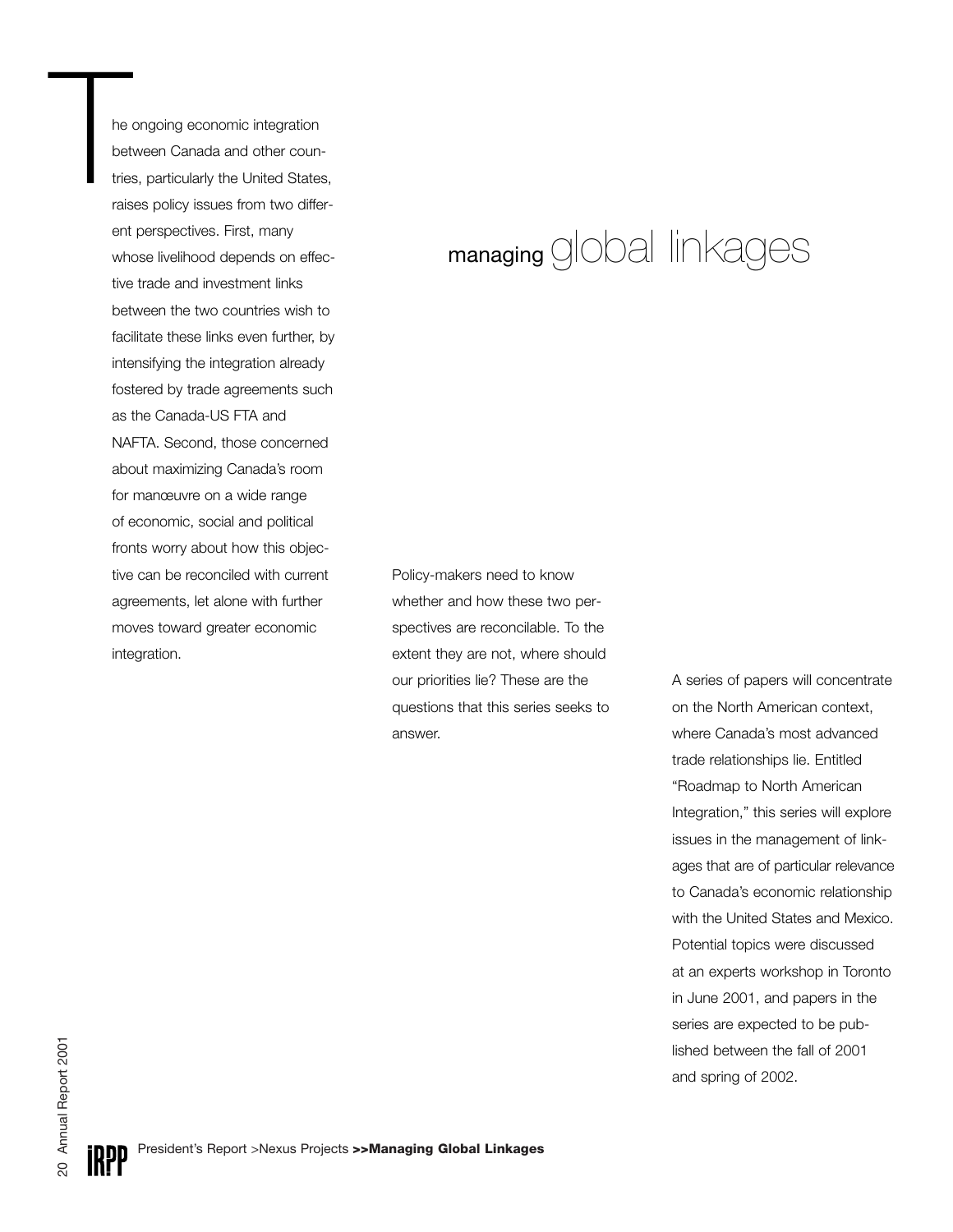# looking aheac

s president, I am truly blessed by a remarkable team headed on the research side by France St-Hilaire, Vice-President (Research), and, administratively, by Suzanne Ostiguy McIntyre, Vice-President (Operations) and Secretary to the Board. The Institute's progress during this past year is largely due to their hard work, advice, counsel, forbearance and support.

> IRPP is fully engaged in contributing to an informed public policy debate and in contributing empirical research, informed comment and fresh insights to that debate. We look forward to continuing and strengthening that contribution in the coming years.

Hugh Segal **Montreal** 

21 Annual Report 2001 21 Annual Report 2001

A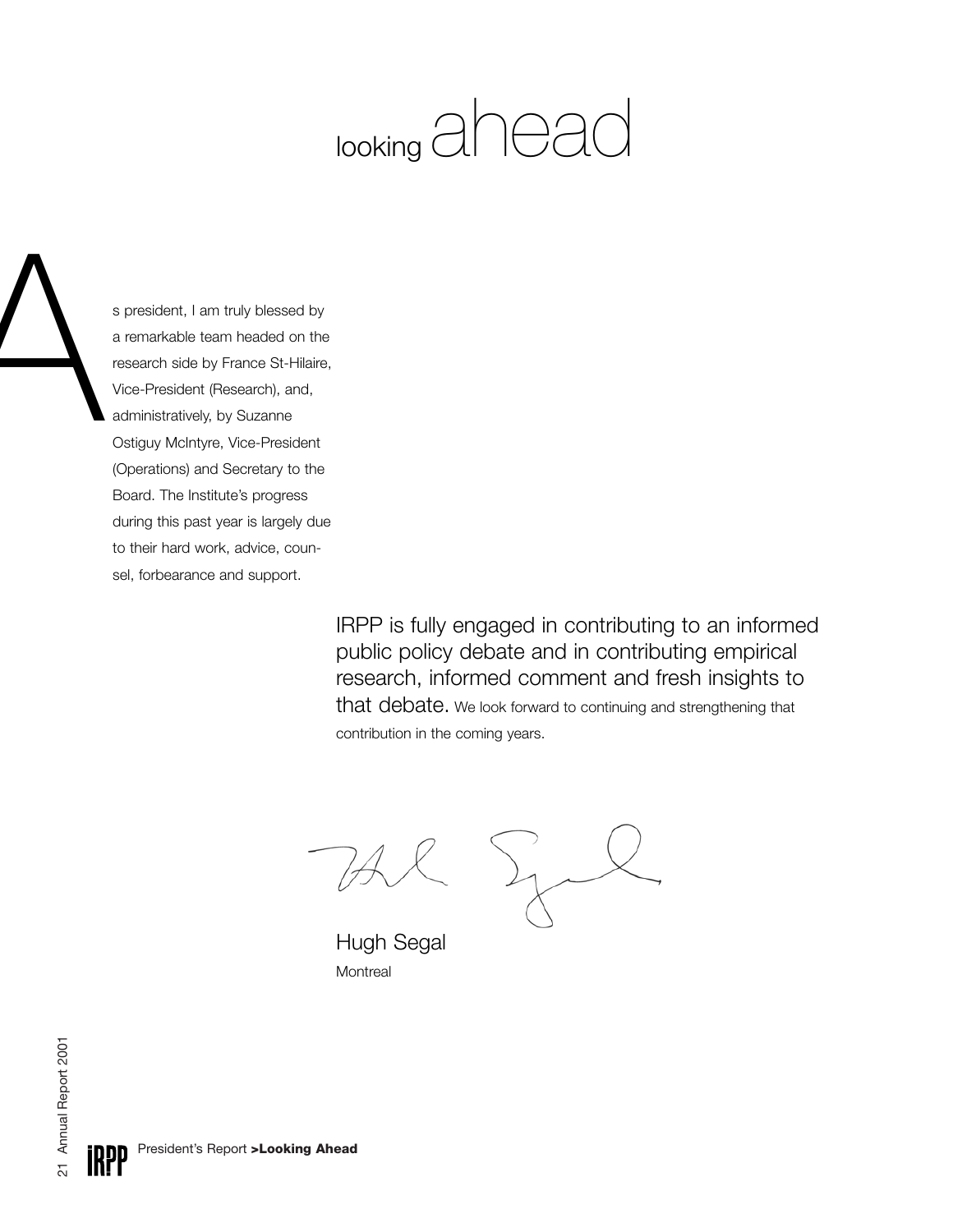## investment committee  $\text{F}\bigoplus\text{C}\bigcap\text{F}$

he main objective of the Institute's Endowment Fund is to provide financial support for the work of the Institute. A second objective is to maintain the real value of the Fund so that it can continue to produce significant financial support in future years. he m<br>finan<br>main<br>signi

To this end, rather than using income generated by the Fund to support research, the Board of Directors decided in 1986 to withdraw annually an amount equal to 5 percent of the average of the last three year ends capital value of the Fund. For the fiscal year 2001-2002, under this formula the sum available to support the work of the Institute amounts to \$2,074,950.

As evidence of the effectiveness of this policy, income during the last fiscal year amounted to \$1,403,000 and capital gains realized \$1,757,000 amounting together to \$3,160,000.

Three years ago the Investment Committee decided, after interviewing a number of investment firms, to divide the Fund into two equal portions. Knight, Bain, Seath and Holbrook Capital Management Inc., which managed the Fund during most of the last decade, was joined by Beutel, Goodman and Company Ltd. The division formally took place on January 31, 1999.

The two managers have somewhat different management styles and investment philosophies. The following table reports results over the past year for the two fund managers.

Both managers increased their holdings of cash and cash equivalents over the past year and Knight, Bain increased the proportion of funds held in bonds. Beutel Goodman cut the proportion of Canadian stocks and slightly increased the share of U.S. equities.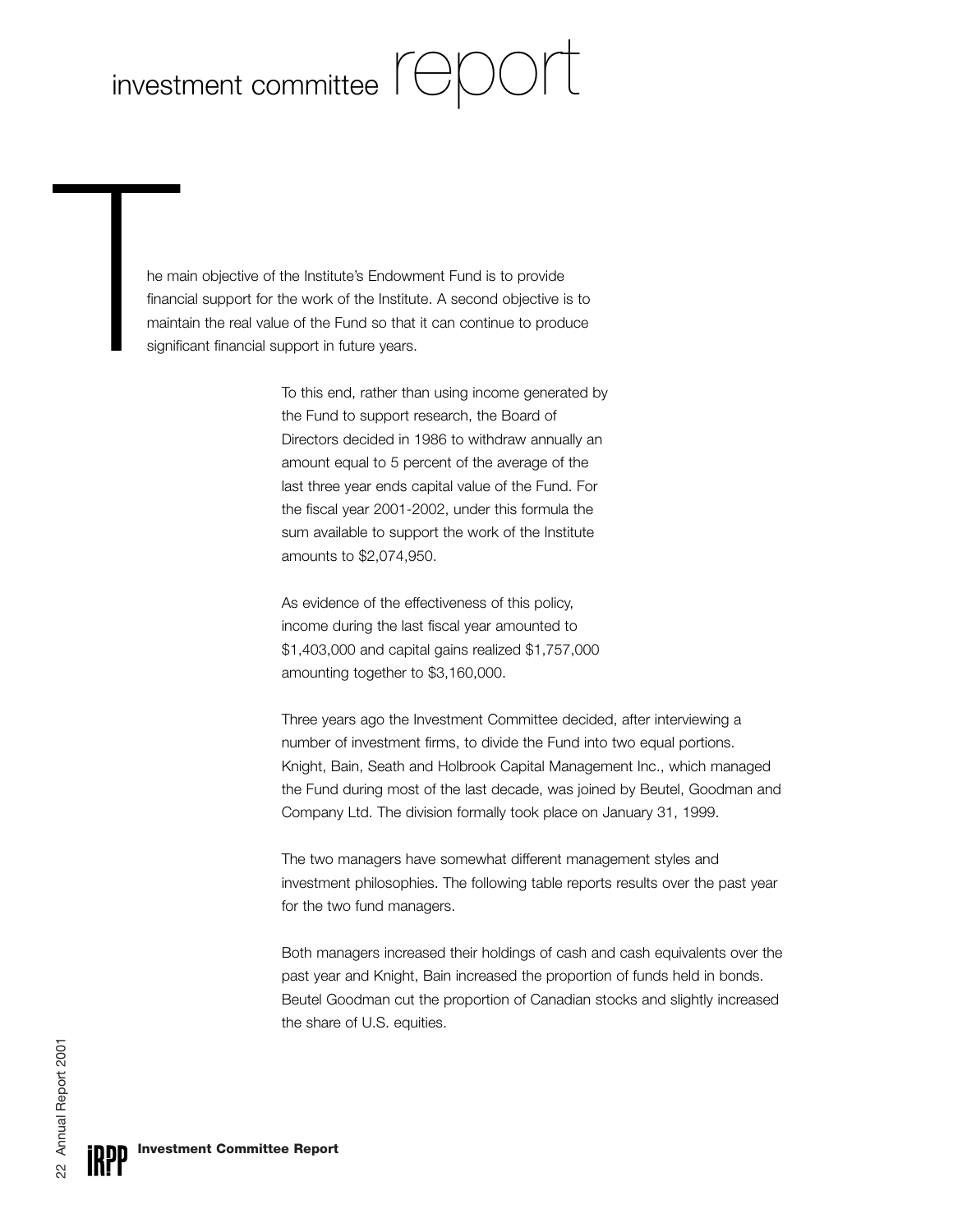|                             |                |                | Beutel Goodman |
|-----------------------------|----------------|----------------|----------------|
| March 31, 2001              | March 31, 2000 | March 31, 2001 | March 31, 2000 |
| 19,171,000                  | 23,084,000     | 22,623,000     | 20,331,000     |
|                             |                |                |                |
| 4.4%<br>Cash and Equivalent | 1.8%           | 9.0%           | 5.2%           |
| 43.7%                       | 38.5%          | 40.9%          | 43.1%          |
| 22.1%<br>Canadian Equities  | 28.4%          | 14.3%          | 17.6%          |
| 16.7%                       | 15.5%          | 35.8%          | 34.1%          |
| 13.1%<br>Non-N.A. Equities  | 15.8%          |                |                |
| 51.9%                       | 59.7%          | 50.1%          | 51.7%          |
|                             |                | Knight, Bain   |                |

Some years ago the Investment Committee established a yardstick for evaluating the performance of the Fund managers. This benchmark consists of a four-year moving average of four indices: Canadian and foreign equities, Canadian bonds and mortgages. Since Beutel Goodman has only been responsible for its part of the Fund for two years, the benchmark does not yet apply. Knight, Bain achieved a rate of return of 10.8 percent, comfortably above the benchmark's rate of 9.3 percent.

The combined market value of the Fund including other current assets, amounted to \$42,015,000. Of this sum, \$1,022,000 represents unexpended monies authorized during the current and prior years for transfer to the operating account that have been left in the Endowment Fund to maximize the funds managed by the investment counsellors.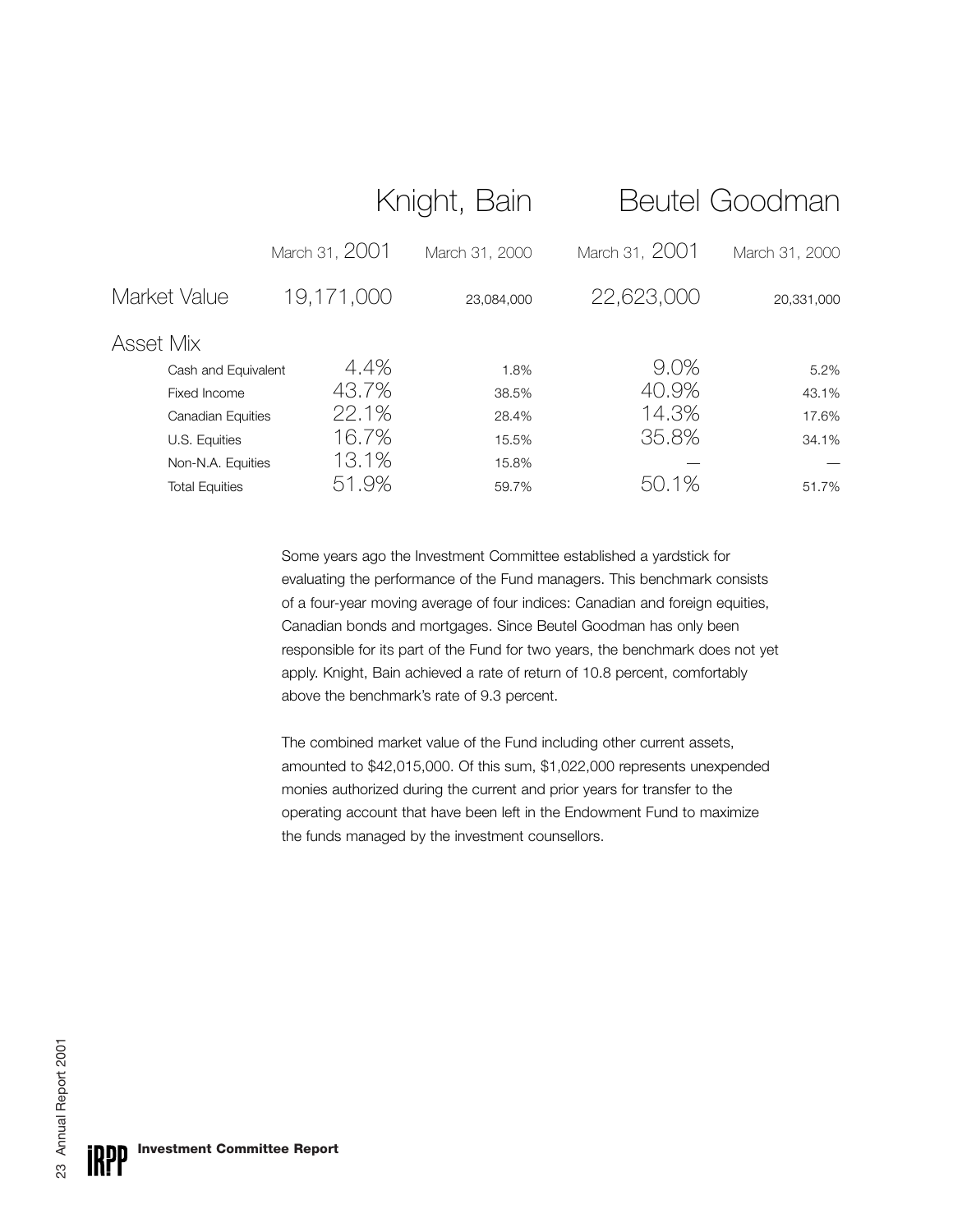# auditors' **report**

#### o the Directors of the Institute for Research on Public Policy

We have audited the statement of financial position of the Institute for Research on Public Policy as at March 31, 2001 and the statements of operations and changes in fund balances and cash flows for the year then ended. These financial statements are the responsibility of the Institute's management. Our responsibility is to express an opinion on these financial statements based on our audit. Oth<br>for I<br>We hide<br>of the<br>March

> We conducted our audit in accordance with Canadian generally accepted auditing standards. Those standards require that we plan and perform an audit to obtain reasonable assurance whether the financial statements are free of material misstatement. An audit includes examining, on a test basis, evidence supporting the amounts and disclosures in the financial statements. An audit also includes assessing the accounting principles used and significant estimates made by management, as well as evaluating the overall financial statement presentation.

> In our opinion, these financial statements present fairly, in all material respects, the financial position of the Institute as at March 31, 2001 and the results of its operations and its cash flows for the year then ended in accordance with Canadian generally accepted accounting principles.

the Touch

Chartered Accountants May 16, 2001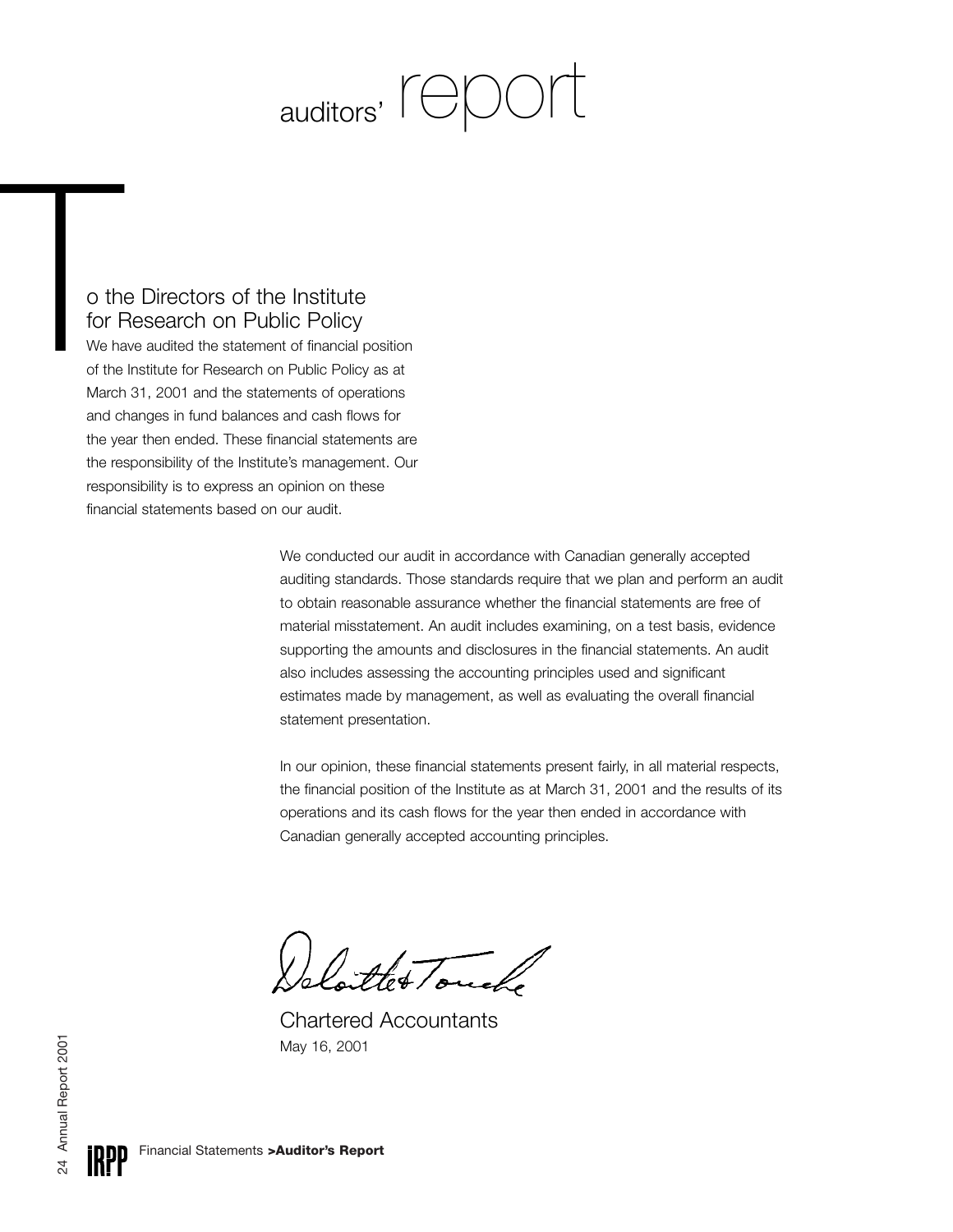## statement of Operations and changes in fund balances

year ended March 31, 2001 (in thousands of dollars)

|                                       | Operating<br>Fund | Endowment<br>Fund | 2001   | Total<br>2000 |
|---------------------------------------|-------------------|-------------------|--------|---------------|
|                                       | \$                | \$                | \$     | $\mathcal{Z}$ |
| Revenue                               |                   |                   |        |               |
| Investment income (Note 3)            | 1,273             |                   | 1,273  | 1,313         |
| Gain on sale of investments (Note 3)  | 1,762             |                   | 1,762  | 853           |
| Publications                          | 72                |                   | 72     | 76            |
| Other                                 | 188               |                   | 188    | 50            |
|                                       | 3,295             |                   | 3,295  | 2,292         |
| Expenses                              |                   |                   |        |               |
| General research and support services | 2,348             |                   | 2,348  | 1,501         |
| Policy Options Magazine               | 266               |                   | 266    | 272           |
| Publication costs                     | 250               |                   | 250    | 346           |
| Interest                              | 5                 |                   | 5      | 5             |
| Amortization of capital assets        | 31                |                   | 31     | 24            |
|                                       | 2,900             |                   | 2,900  | 2,148         |
| Excess of revenue<br>over expenses    | 395               |                   | 395    | 144           |
|                                       |                   |                   |        |               |
| Fund balances, beginning of year      | 1,668             | 33,876            | 35,544 | 35,400        |
| Transfer to Endowment Fund (Note 3)   | (958)             | 958               |        |               |
| Fund balances, end of year            | 1,105             | 34,834            | 35,939 | 35,544        |

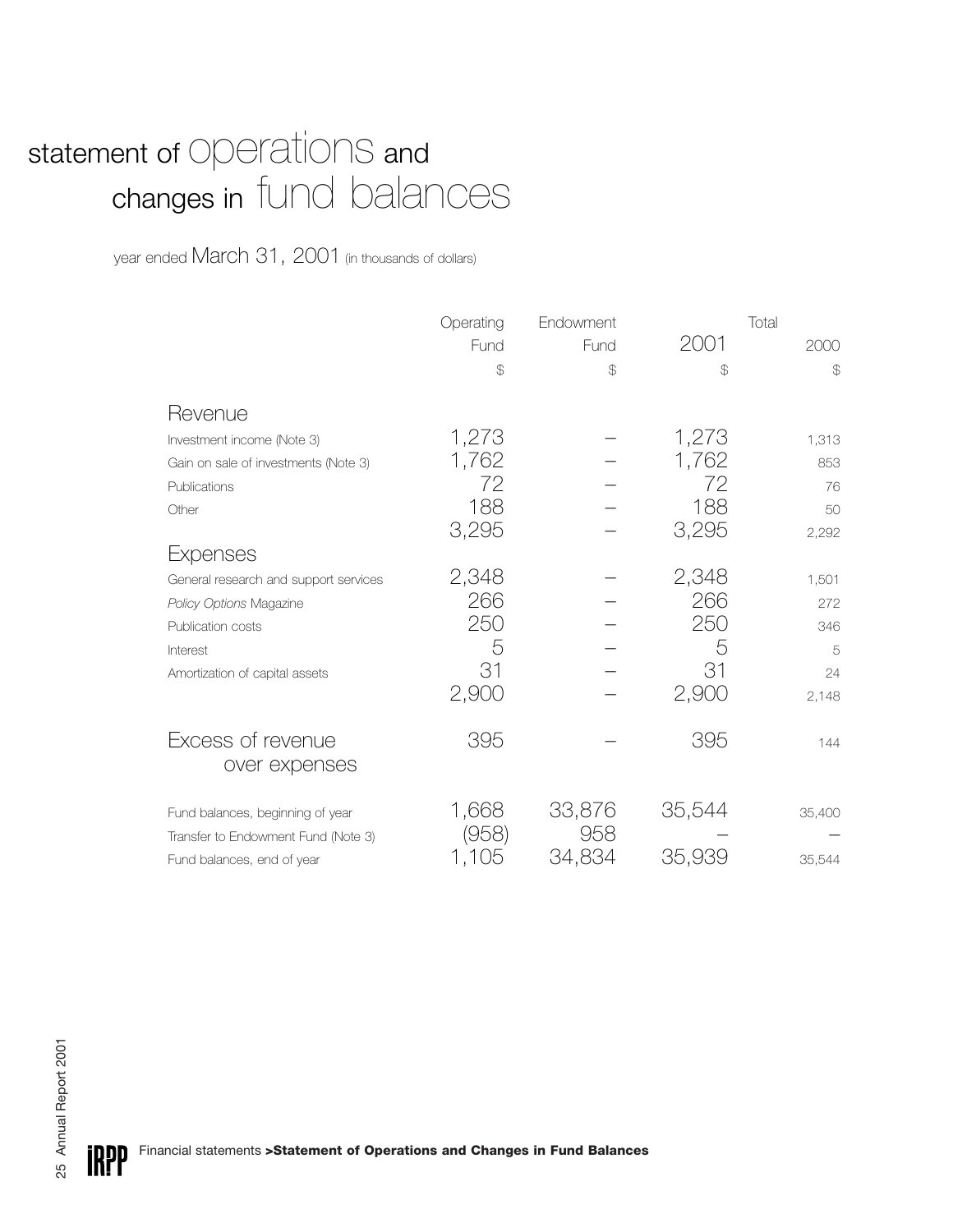## statement of financial position

as at March 31, 2001 (in thousands of dollars)

|        |                                                                                                                                                                             | Operating                     | Endowment                  |                                           | Total                                     |
|--------|-----------------------------------------------------------------------------------------------------------------------------------------------------------------------------|-------------------------------|----------------------------|-------------------------------------------|-------------------------------------------|
|        |                                                                                                                                                                             | Fund                          | Fund                       | 2001                                      | 2000                                      |
| Assets |                                                                                                                                                                             | \$                            | $\mathcal{L}$              | \$                                        | $\mathcal{L}$                             |
|        | <b>Current assets</b><br>Cash<br>Term deposits                                                                                                                              | 61                            | 124                        | 124<br>61                                 | 194<br>258                                |
|        | Accounts receivable<br>Accrued income<br>Due from Endowment Fund *                                                                                                          | 1,022                         | 276                        | 276                                       | 263                                       |
|        | Other<br>Inventory<br>Prepaid expenses                                                                                                                                      | 93<br>24<br>76<br>1,276       | 20<br>420                  | 113<br>24<br>76<br>674                    | 186<br>34<br>13<br>948                    |
|        | Marketable securities (Note 4)<br>Capital assets (Note 5)                                                                                                                   | 99<br>1,375                   | 35,460<br>35,880           | 35,460<br>99<br>36,233                    | 34,967<br>81<br>35,996                    |
|        | Liabilities<br><b>Current liabilities</b><br>Bank indebtedness (Note 6)<br>Accounts payable and accrued liabilities<br>Deferred revenue (Note 7)<br>Due to Operating Fund * | 98<br>153<br>19<br>270        | 24<br>1,022<br>1,046       | 98<br>177<br>19<br>294                    | 190<br>242<br>20<br>452                   |
|        | Net assets<br>Invested in capital assets<br>Internally restricted (Note 8)<br>Unrestricted                                                                                  | 99<br>1,006<br>1,105<br>1,375 | 34,834<br>34,834<br>35,880 | 99<br>34,834<br>1,006<br>35,939<br>36,233 | 81<br>33,908<br>1,555<br>35,544<br>35,996 |

\* Amounts due to/from each fund are eliminated from the total column.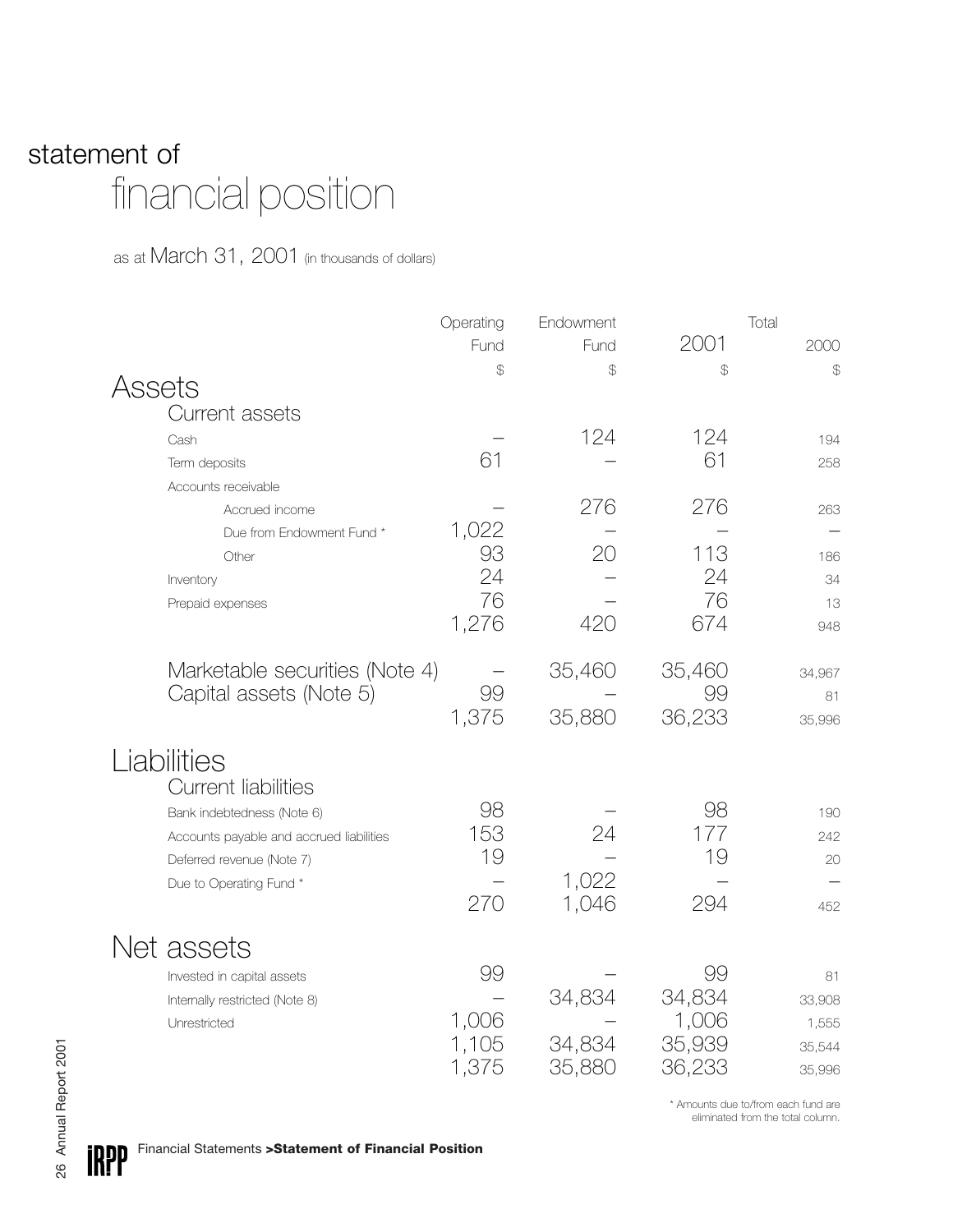## statement of cash flows

year ended March 31, 2001 (in thousands of dollars)

|                                                                                                                                          | 2001                                | 2000                               |
|------------------------------------------------------------------------------------------------------------------------------------------|-------------------------------------|------------------------------------|
|                                                                                                                                          | \$                                  | $\mathcal{L}$                      |
| Cash flows from operating activities<br>Excess of revenue over expenses<br>Gain on sale of investments<br>Amortization of capital assets | 395<br>(1,762)<br>31                | 144<br>(853)<br>24                 |
| Changes in non-cash working<br>capital items (Note 9)                                                                                    | (59)<br>(1, 395)                    | (109)<br>(794)                     |
| Cash flows from financing<br>and investing activities<br>Purchase of capital assets<br>Purchase of investments<br>Sale of investments    | (49)<br>(35,077)<br>36,346<br>1,220 | (41)<br>(32, 353)<br>32,859<br>465 |
| Net cash outflow<br>Cash position, beginning of year                                                                                     | (175)<br>262                        | (329)<br>591                       |
| Cash position, end of year                                                                                                               | 87                                  | 262                                |
| Represented by<br>Cash<br>Term deposits<br><b>Bank indebtedness</b>                                                                      | 124<br>61<br>(98)<br>87             | 194<br>258<br>(190)<br>262         |

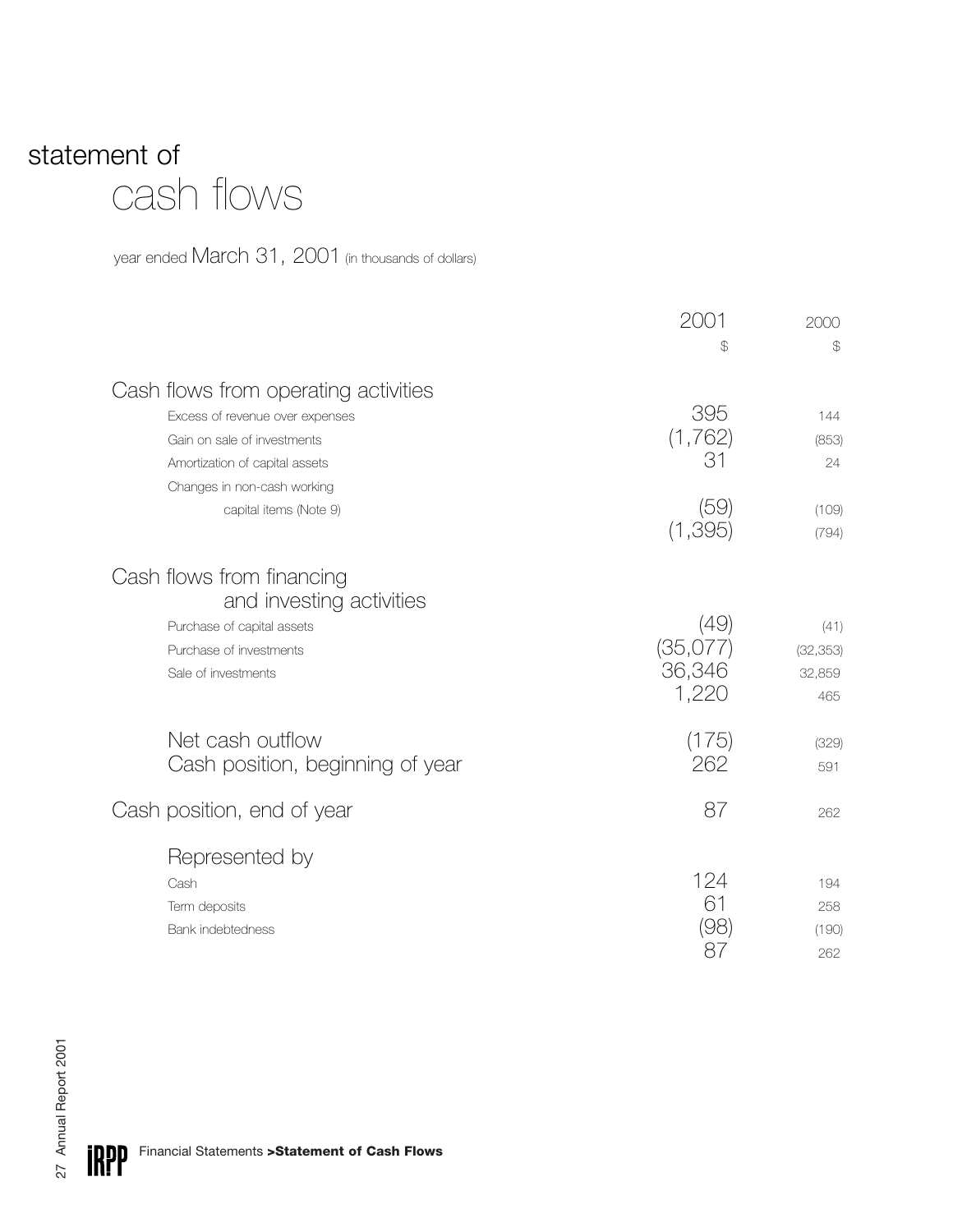## financial statements notes to the

year ended March 31, 2001 (all tabular amounts are in thousands of dollars)

#### description of organization

The Institute for Research on Public Policy is an independent, national, not-for-profit organization. Its mission is to improve public policy in Canada by promoting and contributing to a policy process that is more broadly based, informed and effective. The Institute is incorporated under the *Canada Business Corporations Act* as a not-for-profit organization and is a registered charity under the *Income Tax Act*.



## 2 significant accounting policies

These statements have been prepared in accordance with Canadian generally accepted accounting principles, using the deferral method of accounting for contributions.

#### Fund accounting

The financial statements have been prepared in a manner which segregates the following balances:

- (i) The Operating Fund reports revenue and expenses related to program delivery and administrative activities of the Institute.
- (ii) The Endowment Fund reports resources contributed for endowment. Investment income earned on resources of the Endowment Fund is reported in the Operating Fund.

#### Revenue recognition

Restricted contributions relating to operations are recognized as revenue of the Operating Fund in the year in which the related expenses are incurred. Unrestricted contributions are recognized as revenue when received or receivable if the amount to be received can be reasonably estimated and collection is reasonably assured.

Endowment contributions are recognized as direct increases in the Endowment Fund balance.

Operating Fund revenue includes investment income when earned and capital gains or losses when realized.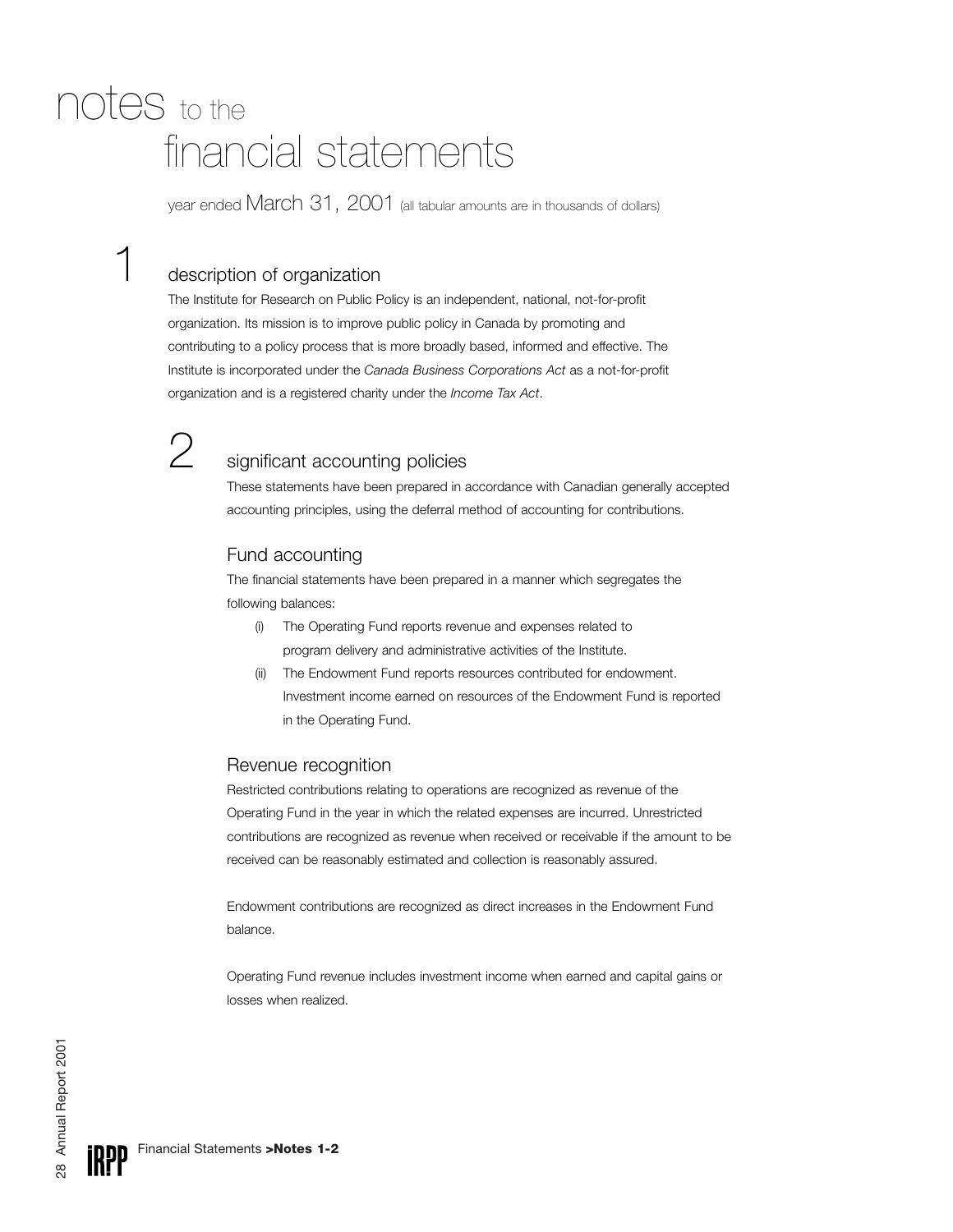#### Inventory

Inventory, consisting of books for sale, is valued at the lower of cost and net realizable value. Cost is defined as direct costs incurred to produce a book and net realizable value is calculated by amortizing actual costs over an assumed shelf life of 18 months.

#### Capital assets

Capital assets are recorded at cost. Amortization is computed using the straight-line method at rates calculated to amortize the cost of the assets less their residual value over their estimated useful lives. Computer and office equipment are amortized on the straight-line basis over five years. Leasehold improvements are amortized on the straight-line basis over the term of the lease.

#### Investments

Investments are recorded at the lower of cost and market value. Gains or losses on disposal of investments are calculated on the average cost basis and are included in the Operating Fund.

#### Appropriations

The Board of Directors of the Institute may, at its discretion, appropriate to the Endowment Fund all or a portion of any operating surplus.

#### transfer to endowment fund

The Operating Fund retains for its use investment revenue equivalent to 5% (2000 - 5.5%) of the average market value of the Endowment Fund at the end of the three preceding years. Under this formula, the Board of Directors has made available to the Operating fund an amount of \$2,044,283 (2000 - \$2,081,952). As well, the Board of Directors approved the use of \$588,297 for the current year's operations from the Operating Fund accumulated surplus. The balance of the investment income amounting to \$958,000 (2000 - \$62,000) remains in the Endowment Fund.

Investment income earned is reported as follows:

|                                                  |      | 2000  |
|--------------------------------------------------|------|-------|
|                                                  |      | S     |
| Income earned on resources held for endowment    | .403 | 1,435 |
| Investment management and custodial fees         | 39)  | (143) |
| Income earned on resources of the operating fund |      |       |
|                                                  |      | 1,313 |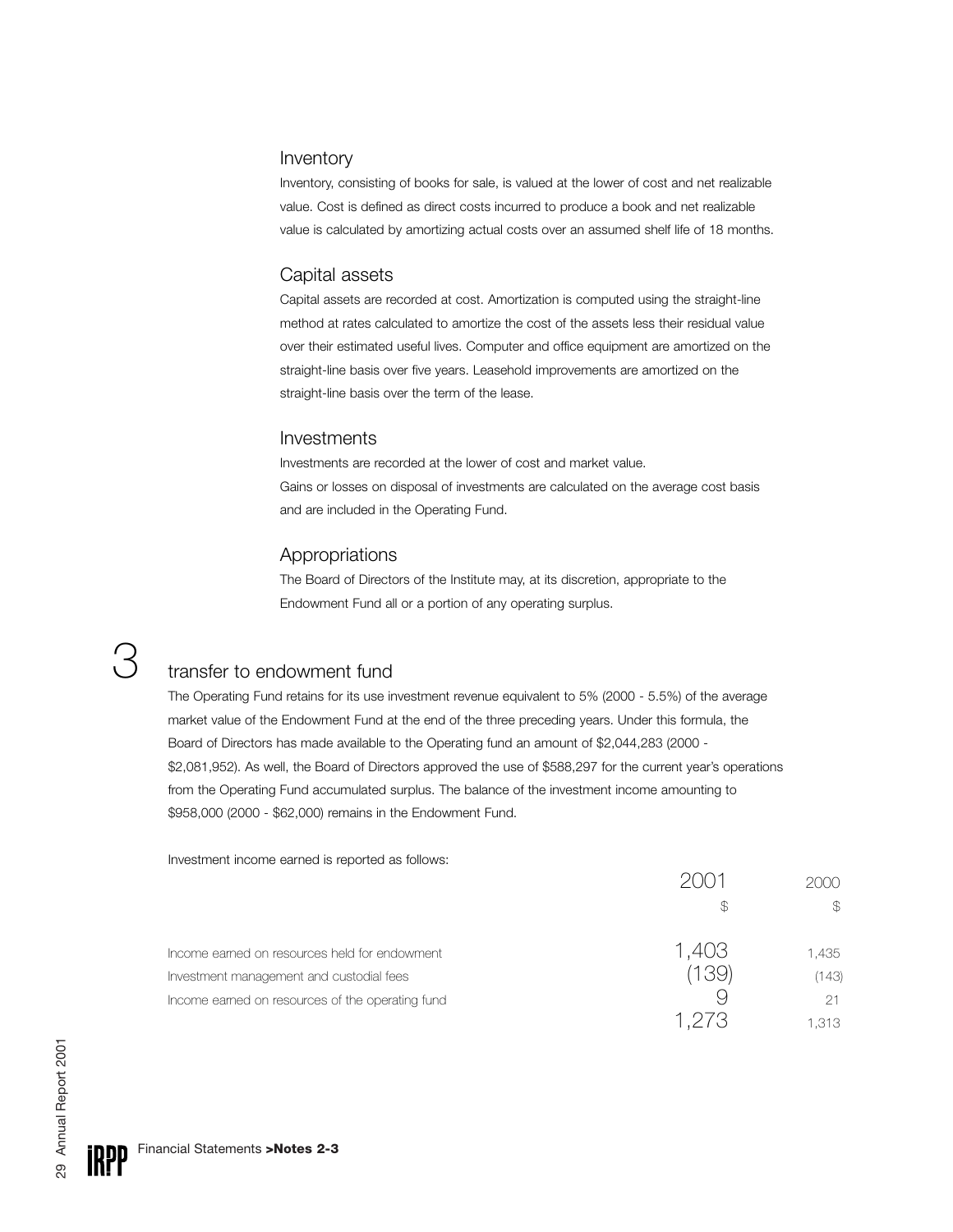#### marketable securities

|                               | Cost<br>\$                 | Market Value<br>2001<br>\$ | Cost<br>$\mathcal{P}$      | Market Value<br>2000<br>\$ |
|-------------------------------|----------------------------|----------------------------|----------------------------|----------------------------|
| <b>Bonds</b><br><b>Stocks</b> | 20,083<br>15,377<br>35,460 | 20,323<br>21,277<br>41,600 | 19,252<br>15.715<br>34,967 | 18,863<br>24,429<br>43,292 |

5

 $\Delta$ 

#### capital assets

|                        | Cost          | Accumulated<br>Amortization | Net Book<br>Value<br>2(1)1 | Net Book<br>Value<br>2000 |
|------------------------|---------------|-----------------------------|----------------------------|---------------------------|
|                        | $\mathcal{F}$ | $\mathcal{P}$               | \$                         | $\mathcal{L}$             |
| Computer equipment     | 294           | 210                         | 84                         | 60                        |
| Office equipment       | 85            | 81                          | 4                          |                           |
| Leasehold improvements | 63            | 52                          | 11                         | 21                        |
|                        |               |                             |                            | 81                        |

## $6$  bank indebtedness

A Canadian chartered bank has provided the Institute with a line of credit of \$500,000 at the prime lending rate. As security for any borrowings under the line of credit, a letter of undertaking has been provided to the lender confirming that the Endowment Fund investments are not subject to any encumbrances which would make them unavailable to service the Institute's debt.

As at March 31, 2001, none of the line of credit has been used as the bank indebtedness results from outstanding cheques alone.

## 7 deferred revenue

Deferred revenue in the Operating Fund relating to *Policy Options* subscriptions will be reflected as revenue over the term of the subscription.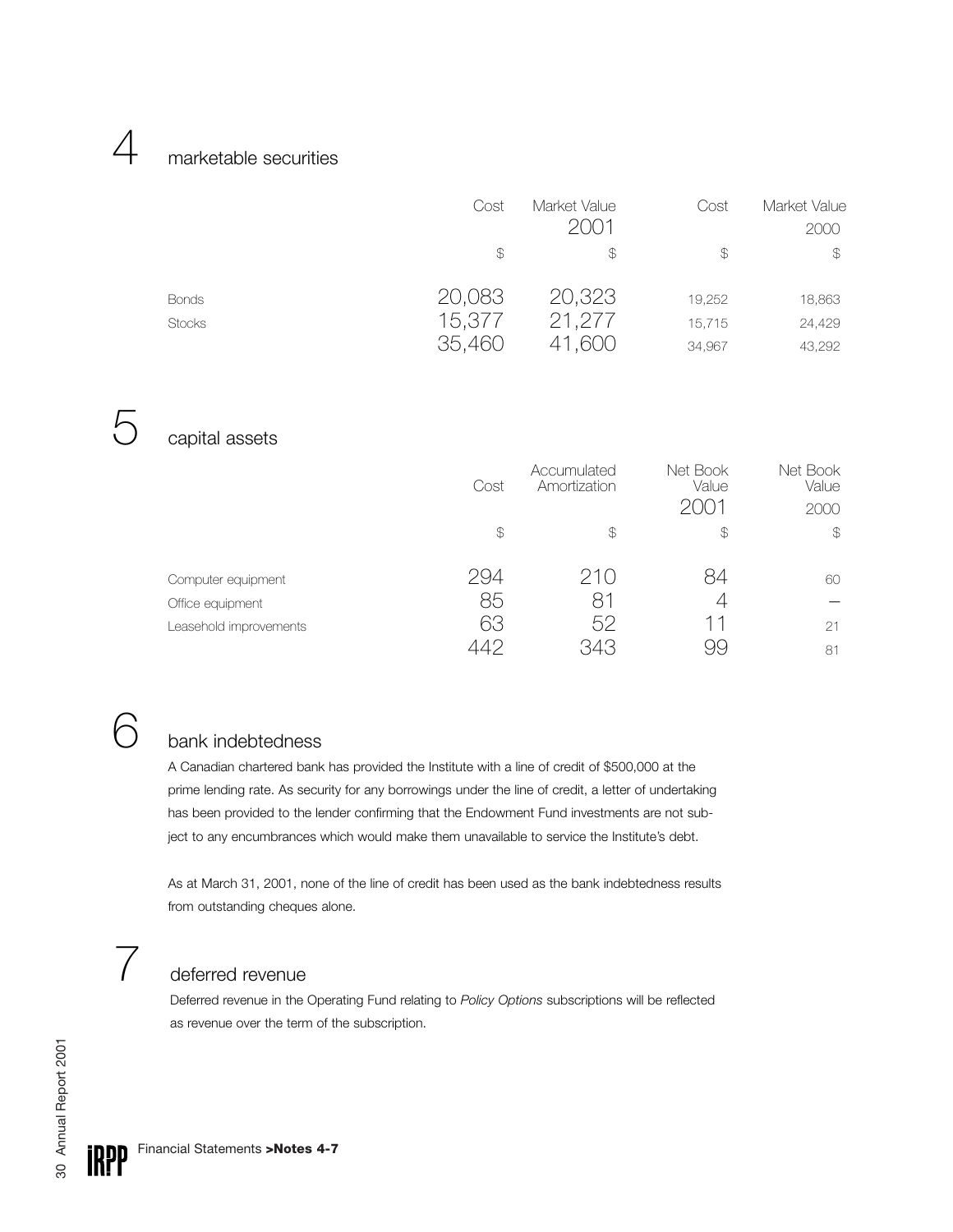#### restrictions on net assets

The assets of the Endowment Fund have been internally restricted by the Board of Directors of the Institute stipulating that these assets are to be managed permanently to support the operating activities of the Institute. These internally restricted amounts are not available for other purposes without approval of the Board of Directors.

#### changes in non-cash working capital items

|                                          |               | 2000          |
|------------------------------------------|---------------|---------------|
|                                          | $\mathcal{L}$ | $\mathcal{L}$ |
| Accounts receivable                      | 60            | (102)         |
| Inventory                                | 1()           | (28)          |
| Prepaid expenses                         | bis           | 23            |
| Accounts payable and accrued liabilities | 65            | 3             |
| Deferred revenue                         |               | (5)           |
|                                          |               | (109)         |

## pension plan

9

The Institute maintains a defined benefit pension plan.

The last triennial valuation was performed by William M. Mercer Limitée as of December 31, 1998. At that date, the market value of pension plan assets was estimated at \$146,100, reflecting a funding excess of \$49,300 over the actuarial liabilities calculated.

## 11 commitments

The Institute has entered into operating leases relating to equipment and office premises for a total amount of \$76,565, including the following amounts over the forthcoming years:

| 2002. | 69,088 |
|-------|--------|
| 2003  | 7,477  |

12

#### comparative figures

Certain of the prior year's comparative figures have been reclassified to conform to the current year's presentation.